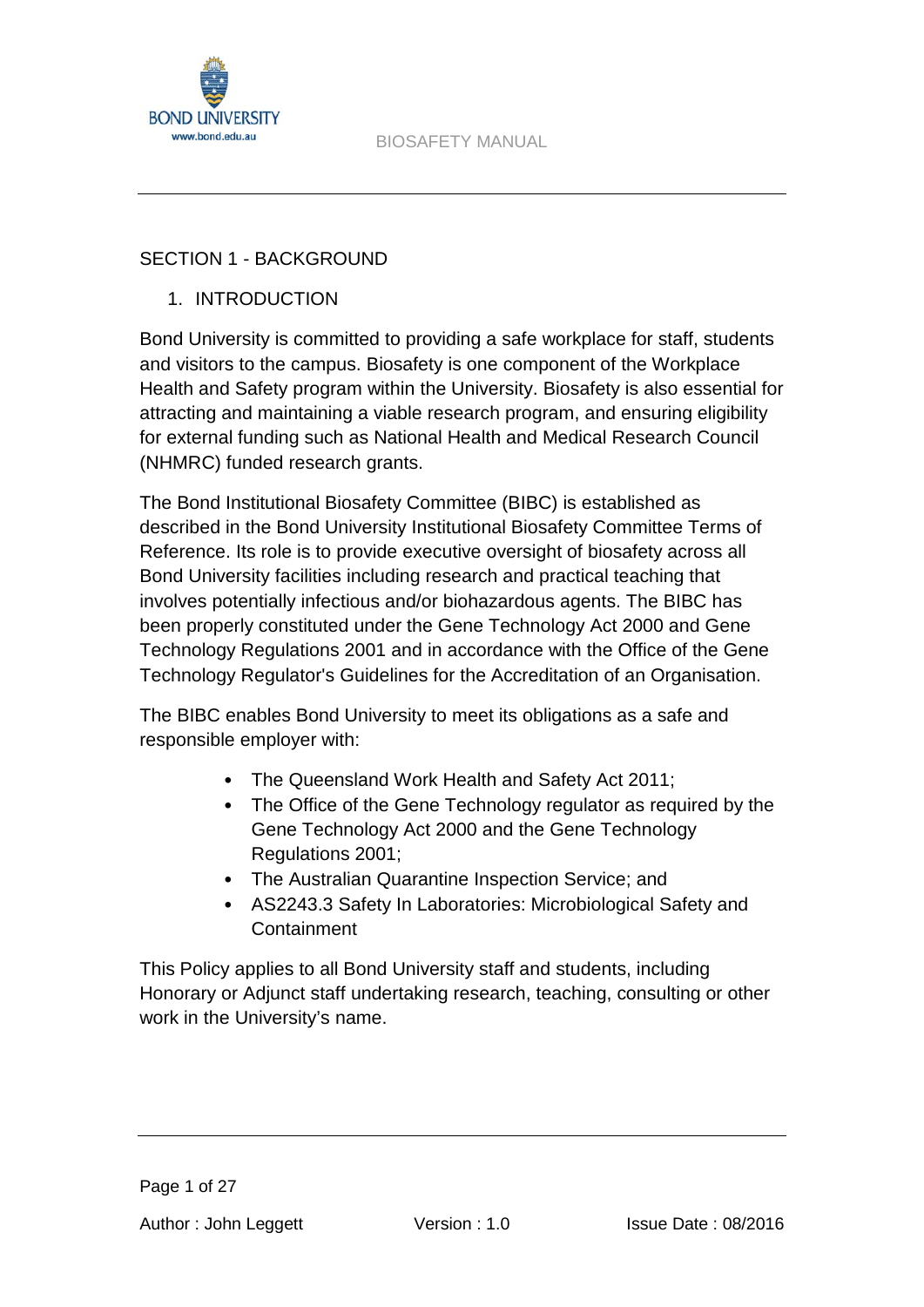



# 2. DEFINITIONS

| Researcher                             | Includes higher degree by research (HDR) students                                                                                                                                                                                                                                                                                                                                                                                                                                                                                                                                                                                       |
|----------------------------------------|-----------------------------------------------------------------------------------------------------------------------------------------------------------------------------------------------------------------------------------------------------------------------------------------------------------------------------------------------------------------------------------------------------------------------------------------------------------------------------------------------------------------------------------------------------------------------------------------------------------------------------------------|
| Gene technology                        | Study involving the manipulation, modification and transfer<br>of genes or segments of deoxyribonucleic acid (DNA) or<br>Ribonucleic acid (RNA).                                                                                                                                                                                                                                                                                                                                                                                                                                                                                        |
| Genetically modified<br>organism (GMO) | An organism (plant, animal, bacteria or virus) that has<br>had its genetic material altered either by duplication,<br>insertion or deletion of one or more new genes, or by<br>changing the activities of an existing gene;<br>An organism that has inherited particular traits from an<br>organism (the initial organism), being traits that<br>occurred in the initial organism because of gene<br>technology;<br>Anything declared by the Gene Technology (GT)<br>regulations to be a genetically modified organism, or<br>that belongs to a class of things declared by the GT<br>regulations to be genetically modified organisms. |
| Biohazard                              | Refers to specimens of human or animal or plant origin<br>and/or potentially infectious material or work practices that<br>can be the source of injury, harm or ill health.                                                                                                                                                                                                                                                                                                                                                                                                                                                             |
| <b>Biological safety</b>               | Is a collective term for procedures and practices that are<br>followed to minimise the risk of infection and other health<br>effects from handling or being exposed to biological<br>materials                                                                                                                                                                                                                                                                                                                                                                                                                                          |
| Imported biological<br>materials       | Refers to imported pathogenic or potentially pathogenic<br>biological material as regulated by Department of Agriculture<br>and Water Resources-Biosecurity.                                                                                                                                                                                                                                                                                                                                                                                                                                                                            |
| Potentially infectious<br>agents       | Refers to agents capable of invading a susceptible host,<br>multiplying in it and causing a disease for e.g. plant and<br>animal pathogens, use of animal blood products, knackery<br>specimens, cadavers and non-food certified abattoir<br>specimens                                                                                                                                                                                                                                                                                                                                                                                  |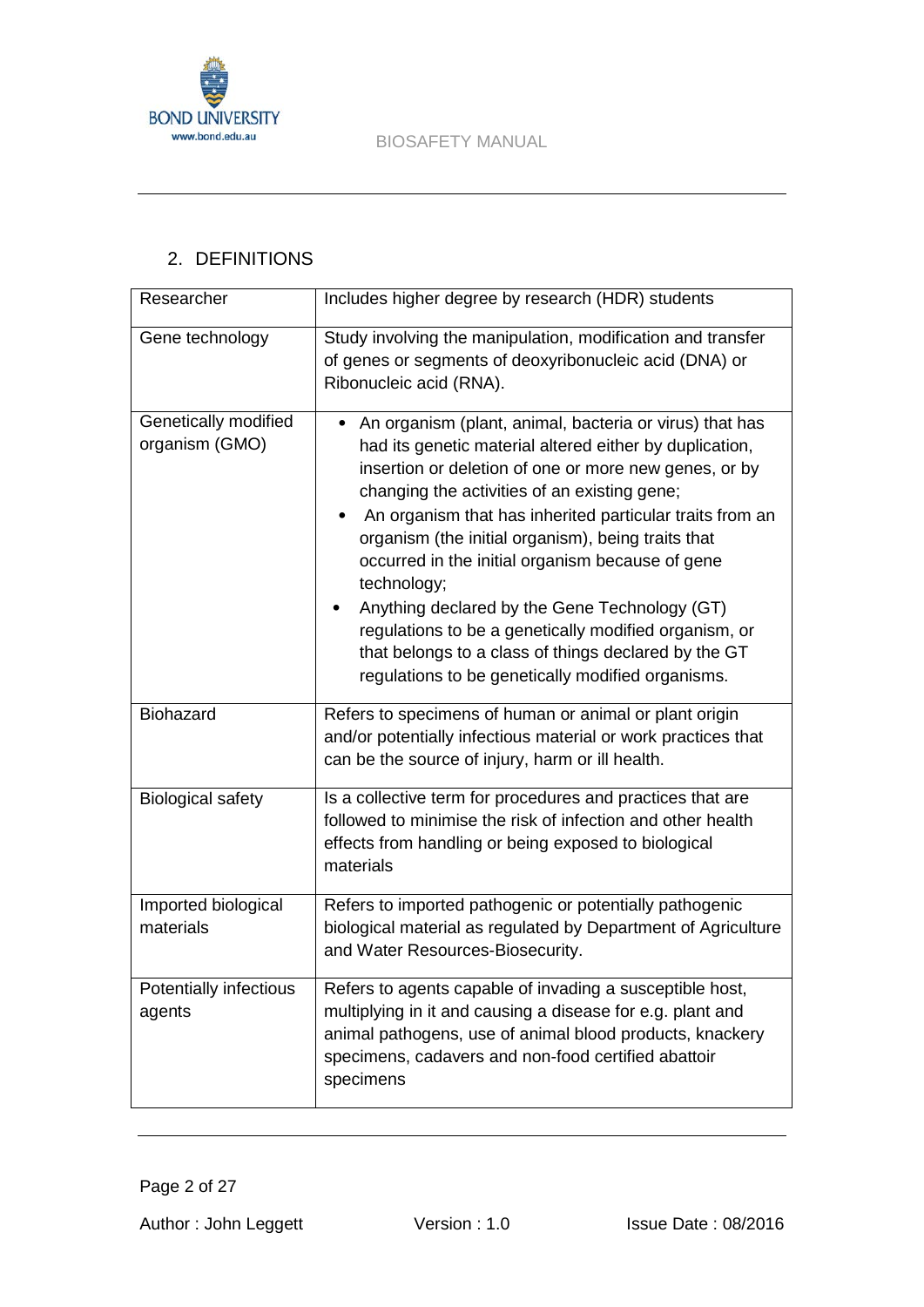

| Pathogenic<br>microorganism           | Refers to an organism capable of causing disease in a host<br>e.g. pathogenic microorganisms, namely Risk Groups 2<br>(ranging from moderate individual to limited community risk<br>to high individual and community risk to High Risk) or higher<br>as per Australian Standard AS 2243.3. |
|---------------------------------------|---------------------------------------------------------------------------------------------------------------------------------------------------------------------------------------------------------------------------------------------------------------------------------------------|
| Specimen of human<br>or animal origin | Refers to use of cheek scrapings, tooth scrapings, throat<br>swabs, nasal swabs, blood group testing, measurements of<br>enzymes in body fluids, tears, saliva, urine, blood, other<br>body fluids or material, body parts, cell lines of human origin.                                     |

## 3. BIOSAFETY POLICY

3.1. As Bond University is not accredited by the Office of the Gene Technology Regulator, Bond University researchers will not undertake research into genetically modified organisms other than those dealings which as identifiable under the Gene Technology Act 2000 and the Gene Technology Regulations 2001, as Exempt, or Notifiable Low Risk Dealing (NLRD). All Bond researchers and teachers intending to use GMOs must seek approval from the BIBC prior to undertaking any research involving GMOs.

3.2. Bond University undertakes to ensure that laboratory-based teaching and research work is conducted in accordance with all the relevant requirements of the Work Health and Safety Act 2011 (Qld) and will ensure its researchers and teaching staff comply with relevant Australian Standards governing laboratory safety.

3.3. Bond University teaching and research staff must seek approval from the BIBC and where appropriate the Bond University Human Research Ethics Committee (BUHREC) or equivalent authority prior to undertaking any new Laboratory-based research or teaching activity. Bond University and its staff will comply with the Animal Care and Protection Act 2001 (Qld) and the Australian Code of Practice for the Care and Use of Animals for Scientific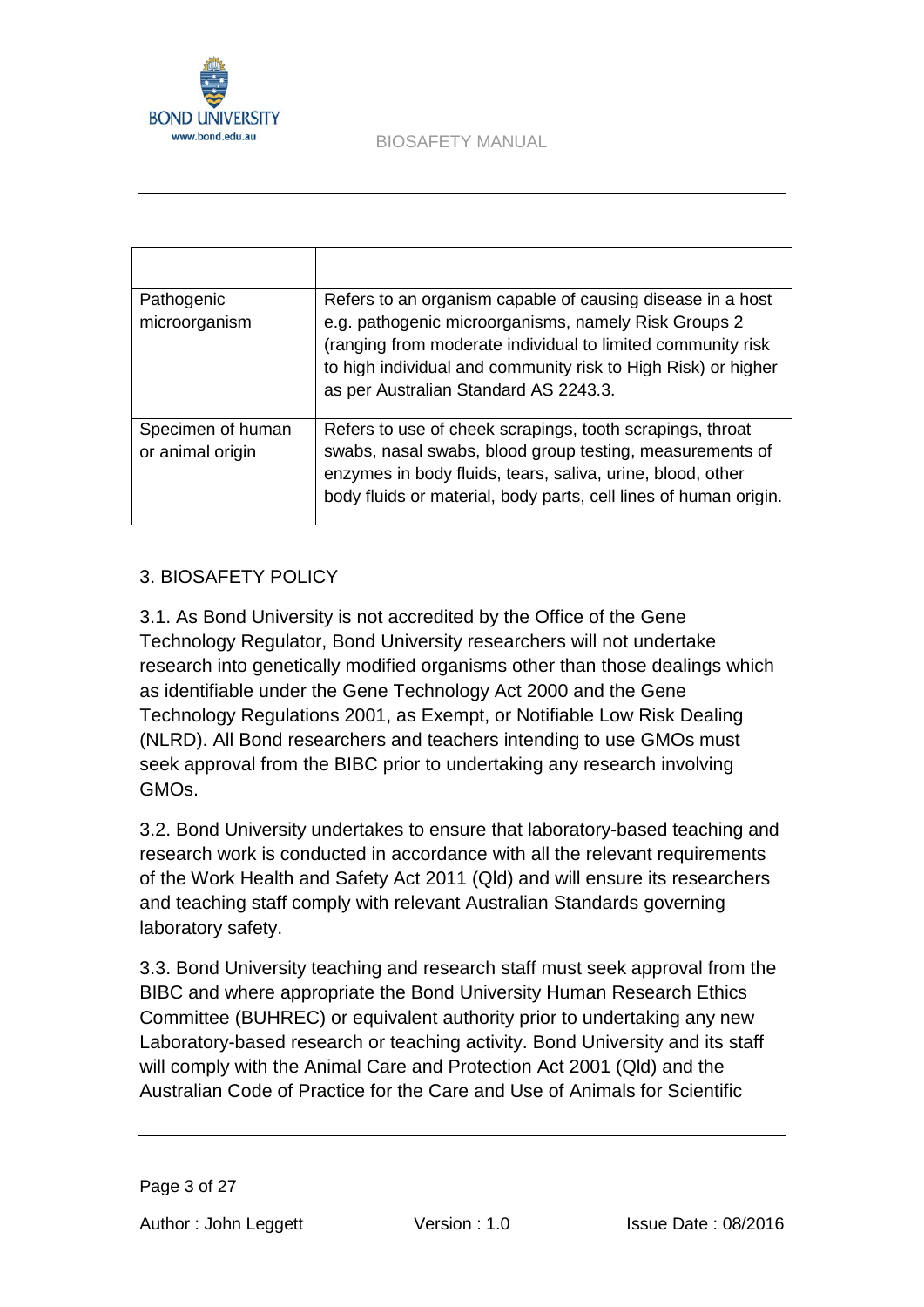

Purposes. Animals used for scientific purposes will be treated in accordance with the relevant Federal and State legislation and regulations.

Page 4 of 27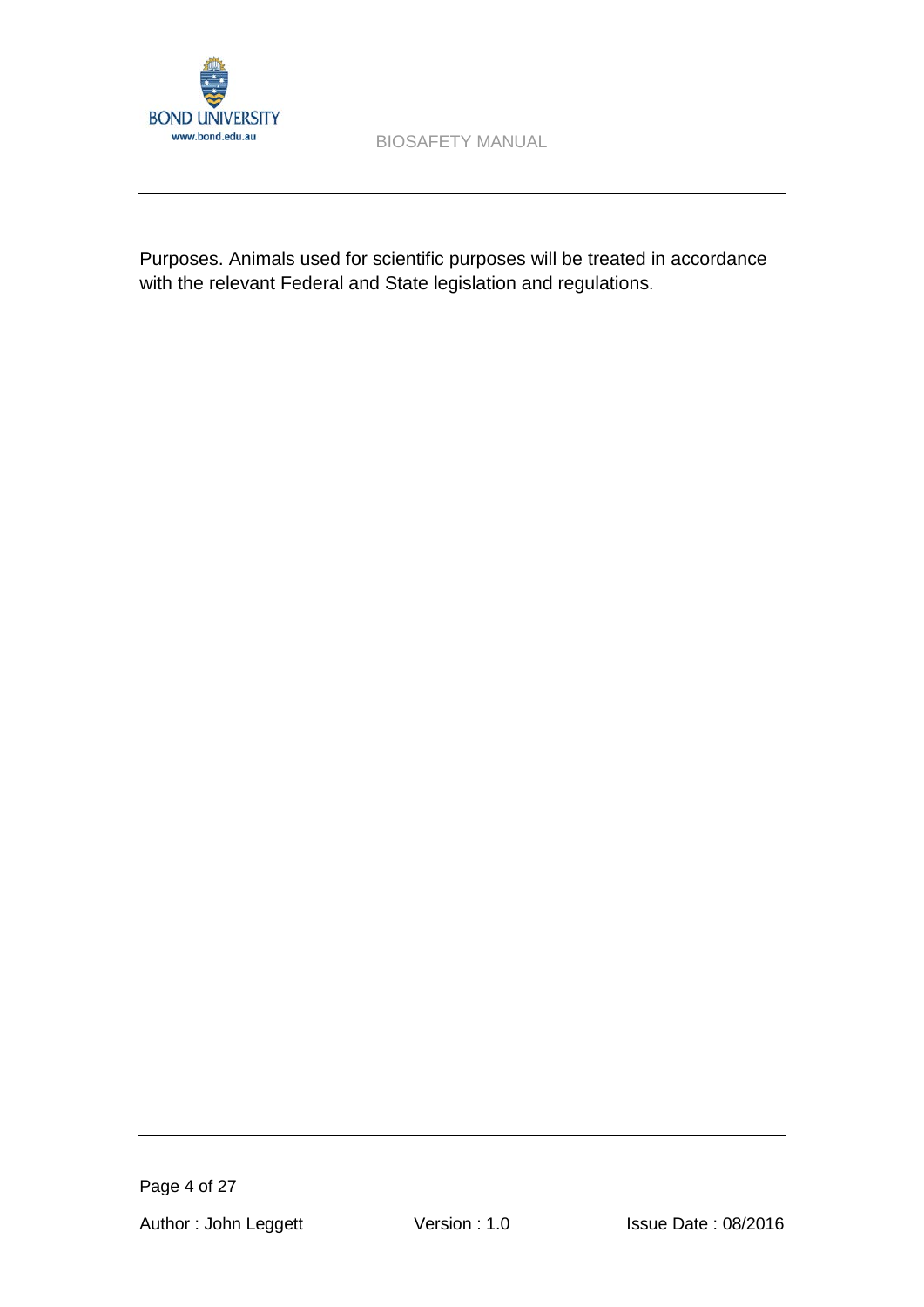

### SECTION 2: INSTITUTIONAL BIOSAFETY COMMITTEE: TERMS OF REFERENCE

The Bond University Institutional Biosafety Committee (BIBC) was established in 2015 to provide executive over-sight of biosafety across all Bond University facilities including research and practical teaching that involves potentially infectious and/or biohazardous agents.

### **1. Terms of Reference**

The BIBC reports to the Bond University Research Committee. Its terms of reference are:

- 1.1 To assist project supervisors to identify, in accordance with the Gene Technology Act 2000 and the Gene Technology Regulations 2001, proposed dealings involving the use of genetically modified organisms (GMOs) as Exempt, Notifiable Low Risk Dealing (NLRD) or a dealing requiring Office of Gene Technology Regulator (OGTR) licensing. The assessment and review of dealings involving GMOs including:
	- (i) consideration of the actual and potential risks to the health and safety of people and the environment;
	- (ii) the competence of the personnel using GMOs and that the people using GMOs have the appropriate experience skills and training to work with GMOs; and that
	- (iii) there is the appropriate level of containment of the laboratory facilities used in working with GMOs.
- 1.2 In respect of proposed dealings requiring licensing by the OGTR, to provide its assessment of the dealing on the OGTR license application form and assist with the submission of the application to the OGTR and communicate the outcome back to the project supervisors.
- 1.3 To inspect and recommend for certification to the Gene Technology Regulator, physical containment facilities before they are used for work involving GMOs.
- 1.4 To conduct annual inspections of all OGTR certified facilities and oversee the follow up of corrective actions.
- 1.5 To assess and recommend for approval by the Pro Vice-Chancellor (Research) (PVC(R)) work involving the use of Risk Group 3 agents or higher (as defined in the Australia New Zealand Standards Safety in Laboratories Part 3: Microbiological safety and containment AS/NZS 2243.3) or large volume work with Risk Group 2 agents (>25 Litres in a single vessel), regardless of the genetically modified (GM) status of the agent being used.
- 1.6 To receive reports of incidents, including spills and unintentional release, involving the use of hazardous biological agents and GMOs, recommend actions for improvement or remediation, and report the incidents to regulatory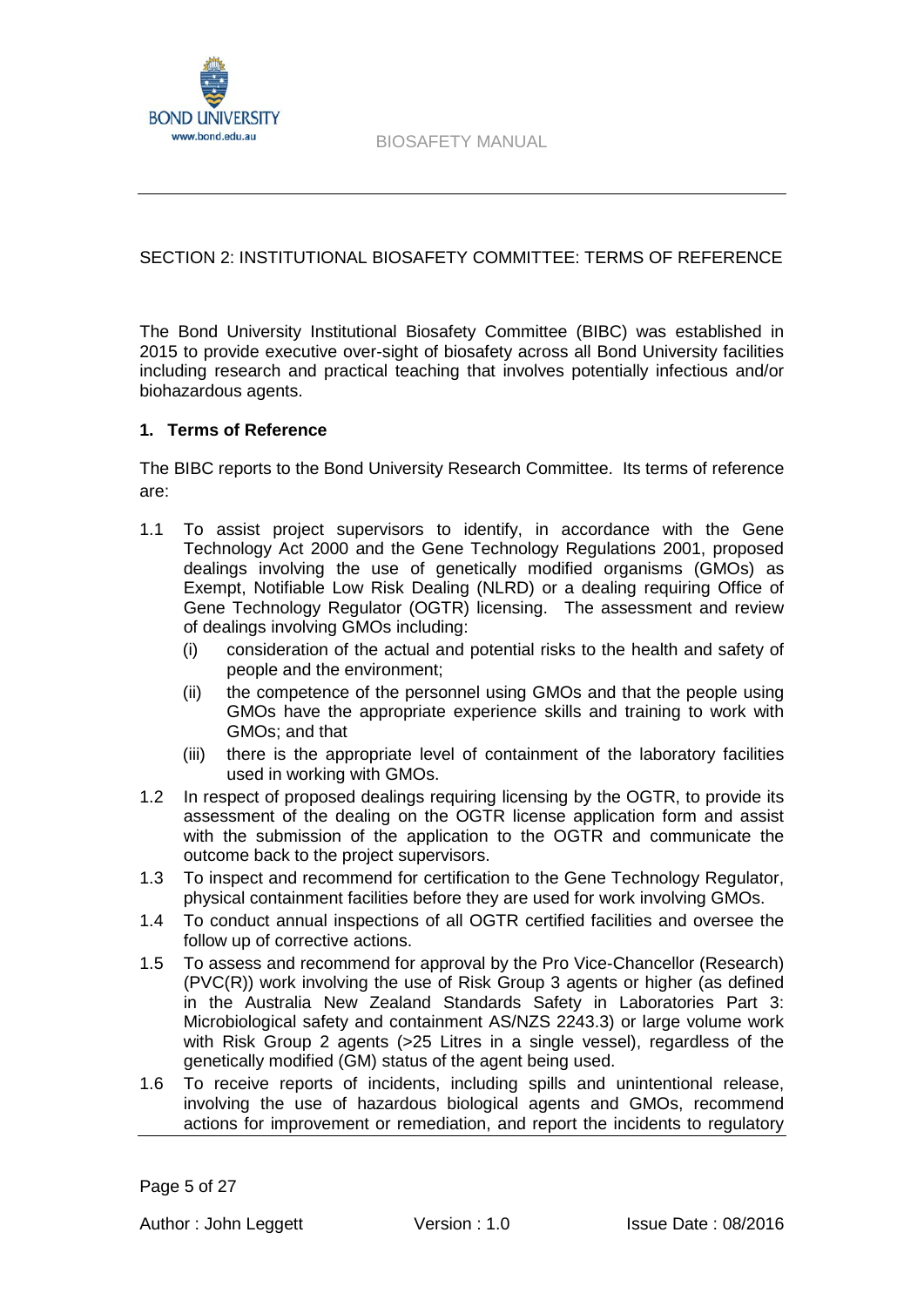

authorities as required.

- 1.7 To assess and recommend for approval (or otherwise) by the PVC(R) protocols and risk assessments for work involving SSBAs in accordance with the National Health Security Act 2007 (NHS Act), the National Health Security Regulations 2008 (NHS Regulations) and the Security Sensitive Biological Agent (SSBA) Standards 2009.
- 1.8 To provide advice to the Vice Chancellor of Bond University (or delegated officer) in relation to any biological hazard generated in the course of, or relevant to, teaching, research or other activity within Bond University or its affiliated organisations.
- 1.9 To forward any complaints and allegations of research involving hazardous biological agents and GMOs which may involve deviations from the Bond University Code for the Responsible Conduct of Research to the PVC(R).
- 1.10 To report to the OGTR in accordance with the obligations and responsibilities under the Act, regulations and guidelines for accreditation of organisations issued by the Regulator.
- 1.11 To report on a regular basis to the PVC(R) and annually to University Council on its activities and compliance with its terms of reference.

The terms of reference outlined above apply to any and all research and practical teaching within Bond's Institutional facilities that involves potentially infectious and/or bio-hazardous agents (including blood, saliva and tissues) as is indicated by the references to biological agents and hazardous materials identified above.

## **2. Functions and Responsibilities**

The Bond University IBC has been established to provide advice and support for the management of Biosafety within Bond University facilities. The purpose of this IBC is to provide advice and support to researchers and technical staff within Bond University with respect to the regulatory processes surrounding low-risk contained dealings with GMOs that do not require case-by-case consideration by the Regulator. At the time of writing, Bond University does not currently deal with GMOs, as defined in Part 2 Division 2 Section 10(1) of the Gene Technology Act 2000. Additionally, the BIBC, on behalf of Bond University aims to ensure compliance with legislative requirements. The BIBC is required to assess Notifiable Low Risk Dealings (NLRD) and make a Record of Assessment (RoA) (as required by regulation 13B of the Gene Technology Regulations 2001 as amended 1 September 2011).

## **2.1 Advisory Functions**

- To assess all applications for work with GMOs including exempt dealings and notifiable low risk dealings against OGTR guidelines;
- To assess and recommend applications for work with GMOs as licensed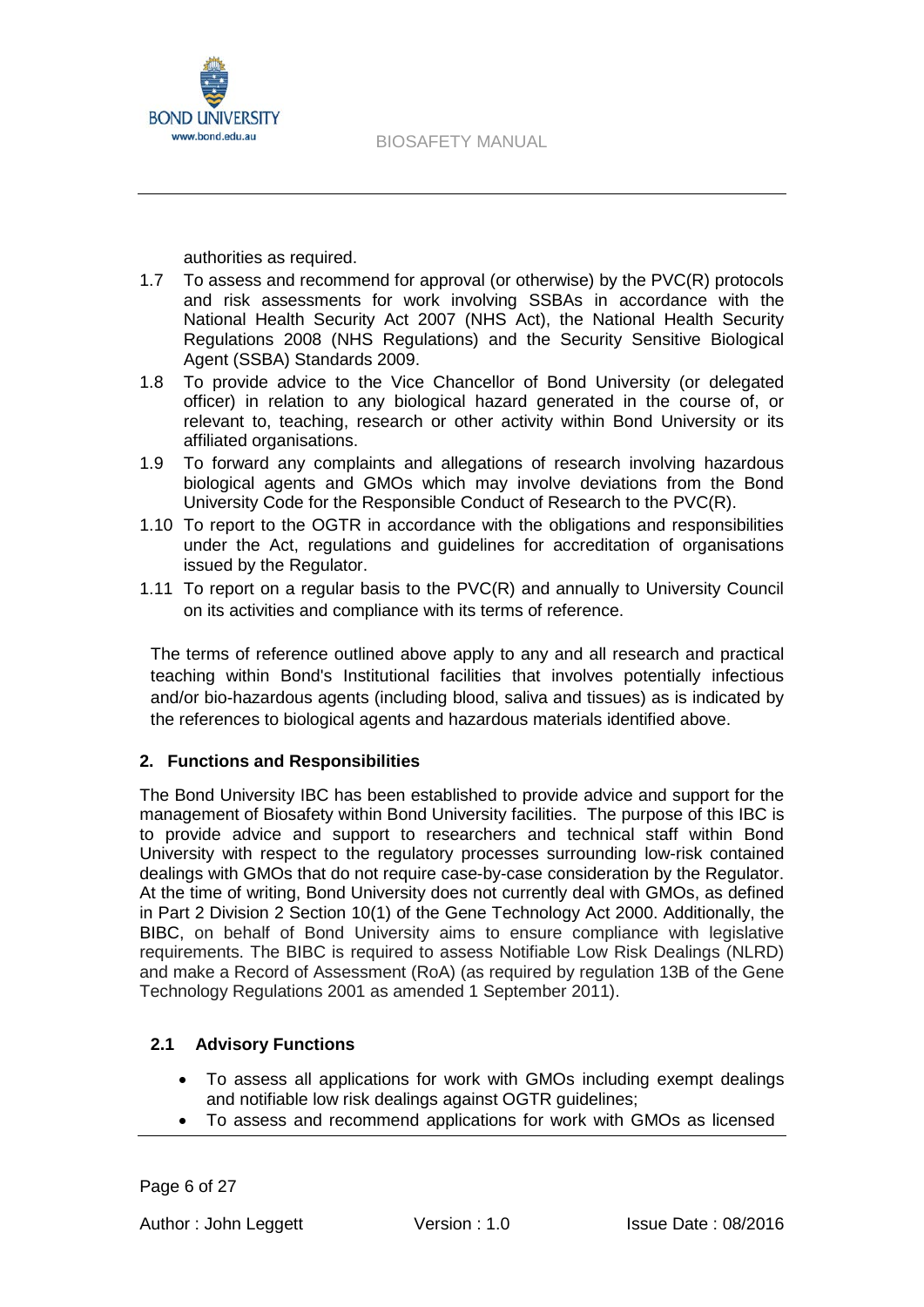

dealings before submission to OGTR for approval;

- To develop policy relating to dealings with biologically hazardous or genetically modified organisms for recommendation to Senior Management Group (SMG) through the Pro Vice- Chancellor (Research) and University Research Committee;
- To advise the Pro Vice-Chancellor (Research) and the Bond University Research Committee on dealings with genetically modified organisms and biosafety materials, including procedural matters;
- To undertake an advisory role to faculty/institute health and safety committees in relation to research and teaching activities involving any substance which poses a risk in the form of a disease transmitted by air, tissue or blood and body fluids from human and animal sources;
- Through the Facilities Management Department stakeholder process, to participate in the decision making processes regarding new or redeveloped physical containment areas and to recommend the certification of OGTR physical containment (PC) facilities to the Gene Technology Regulator;
- To participate in the decision making process to regards to pathogenic waste;
- To refer matters to University Human Research Ethics Committee, University's Animal Ethics Committee, faculty/institute health and safety committees or State and Federal regulators as required or requested.

## **2.2 Monitoring Functions**

- To monitor approved work until its completion, to ensure continued compliance with relevant requirements, and may withdraw approval when necessary;
- To conduct annual inspections of certified physical containment (PC) facilities and practices;
- To monitor annual inspection reports of physical containment facilities, and conducts random reviews as appropriate;
- To monitor the annual report of mechanical ventilation integrity of PC facilities from the Facilities Management Department;
- To monitor reports of adverse events from laboratory, field or other work related to biosafety including risk management practices within Bond University's institutional facilities;
- To maintain a register of proposed and approved dealings with genetically modified organisms;
- To monitor the availability and uptake of biosafety education programs

It is the responsibility of chief researchers and teaching staff who plan to use potentially hazardous materials including but not limited to GMOs to obtain appropriate biosafety approvals from the BIBC prior to commencement of research or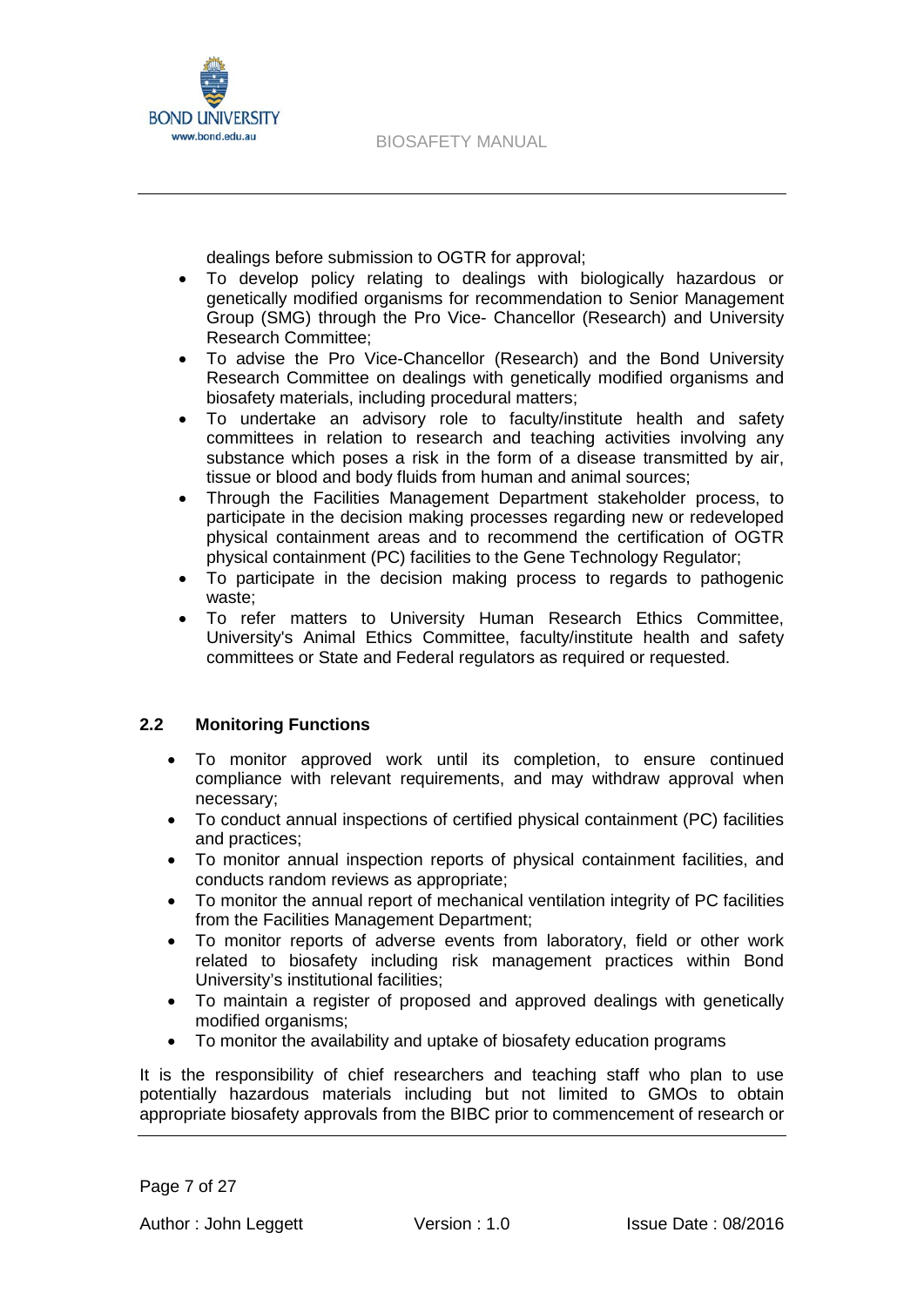

teaching work with biological materials covered by the act, or other potentially hazardous materials and to ensure that project staff and students are qualified, trained and appropriately supervised. All such work would require notification to the BIBC through an application process.

All personnel working with biological material should be familiar and comply with regulatory authorities' and Bond University's internal requirements in this area. This information is provided at training sessions provided at Bond University as required.

The university recognizes the need to protect staff from potential hazards associated with research on biological organisms or material contained within or derived from such organisms. Responsibility for ensuring that researchers conform to acceptable standards rests with the BIBC.

### **3 Reporting**

**Chief Researchers and teachers** are required to:

- (i) Immediately notify BIBC either through the Ethics Coordinator or the Chair in the event of adverse or unexpected effects impacting on the animal's wellbeing;
- (ii) Notify BIBC on completion or discontinuance of a project;
- (iii) Allow access to the animal facility and provide information/logs any other time as requested by BIBC. Logs should be maintained to record the management of animals, in accordance with the Gene Technology Act 2000;
- (iv) Allow access to the research or teaching laboratory and provide information/logs any other time as requested by BIBC. Laboratory records will be maintained, in accord with Section 2.6 of the Australian Code for the Responsible Conduct of Research;
- (v) Report in writing annually to BIBC, following the guidelines set down by BIBC.

BIBC is required to provide an annual written report to the University and to the Department of Science, Information Technology and Innovation as the state biotechnology regulator and other such regulatory bodies as required by law through the Vice-Chancellor.

#### **4 Researcher Non-compliance**

Researchers and teachers using animals for scientific purposes have personal responsibility for all matters relating to the welfare of the animals. Anyone found to be operating outside the Code, the Animal Care and Protection Act 2001 and Bond University Regulations and Policies will have their project immediately suspended by BIBC.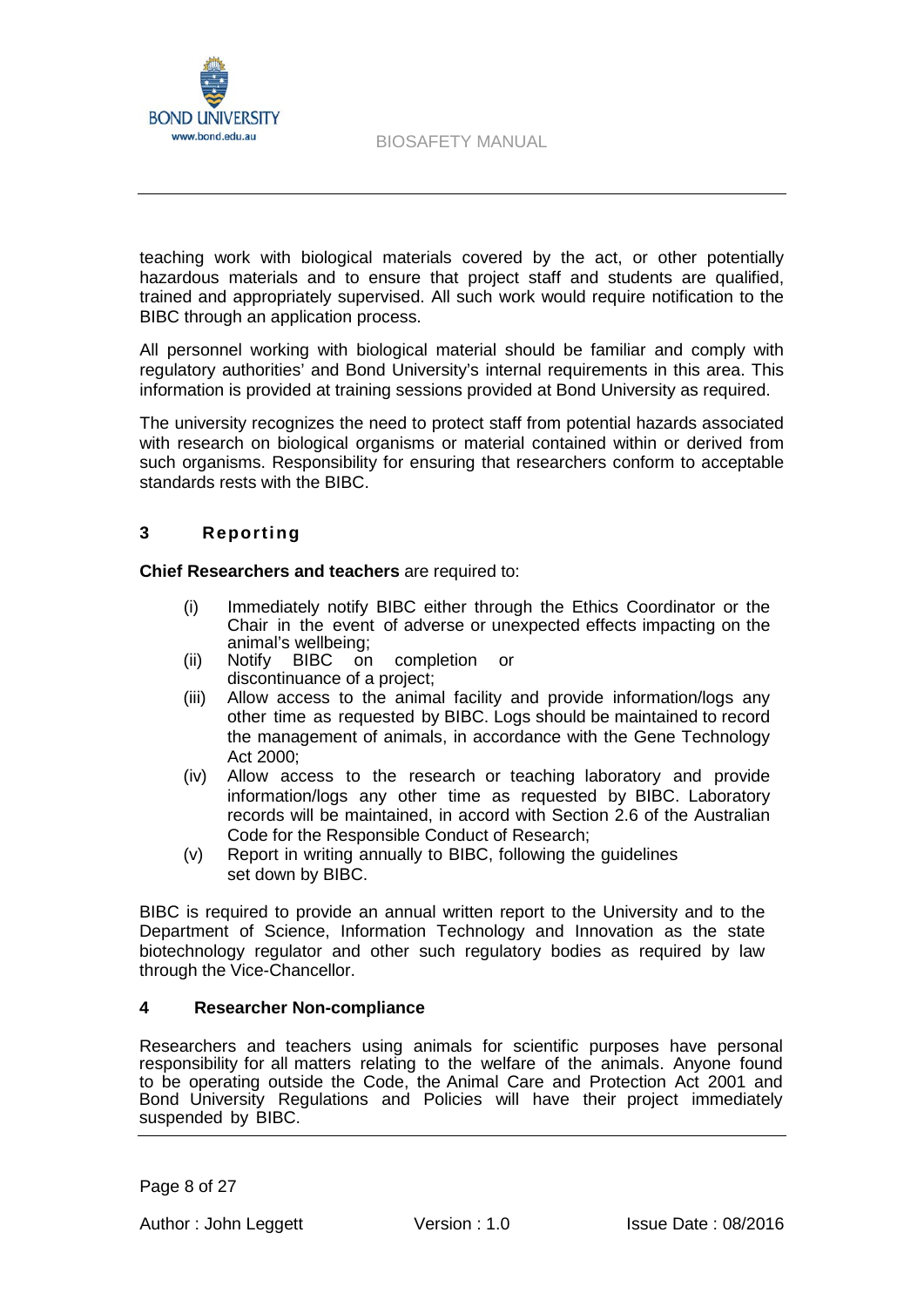

Bond University, BIBC, investigators and teachers all have responsibility for compliance with the Australian Code for the Responsible Conduct of Research and Bond University regulations, policies and procedures. Non-compliance could result in fines, possible imprisonment, suspension of all or part of NHMRC funding to Bond University and suspension of registration as a scientific user.

#### **5 Revision**

These Terms of Reference will be reviewed as necessary in response to changes in legislation and departmental policy. Responsibility to review the Terms of Reference will rest with the Chair of the Committee, who will Report on a regular basis to the PVC(R) and through the PVC(R) annually to University Senate on its activities and compliance with its terms of reference. The Chair will also be responsible to report to the PVC(R) the nature and impact on Bond University of any changes in legislation and policy.

#### **6 Membership**

Membership of the BIBC is constituted to ensure that it has the collective technical scientific expertise to review and assess those applications that are likely be put to it by from Bond University researchers. The BIBC, via the Chair, has authority to seek additional expert advice, whether from internal or external sources, in the consideration of any matter before it.

A minimum of seven (7) core members shall be appointed by the Pro Vice-Chancellor (Research) (PVC(R)). The PVC(R) may appoint additional members, as required. The Chair shall nominate, from amongst the committee, a person to fulfill the duties of Chair in their absence.

Membership shall be based on experience and skills. The BIBC membership shall possesses the collective technical and scientific expertise to assess and advise on the identification and management of risks associated with dealings with GMOs for which the IBC is requested or required to provide assessment and advice. An IBC will be compliant with this condition if it is necessary for it to rely on the advice of an expert (i.e. not a member of the IBC) to address specific, short-term skills deficit in the IBC.

| <b>Role</b>            |                                | <b>Description</b>                                                                           |
|------------------------|--------------------------------|----------------------------------------------------------------------------------------------|
| Chair                  | Appointed<br>bv<br><b>PVCR</b> | Bond University employee<br>with<br>A<br>suitable laboratory and biochemistry<br>experience. |
| WH&S<br>Representative | Appointed<br>bv<br><b>PVCR</b> | A representative from the Workplace<br><b>Health and Safety Office</b>                       |
| <b>Biochemist</b>      | Appointed<br>b٧                | A biochemist experienced in working                                                          |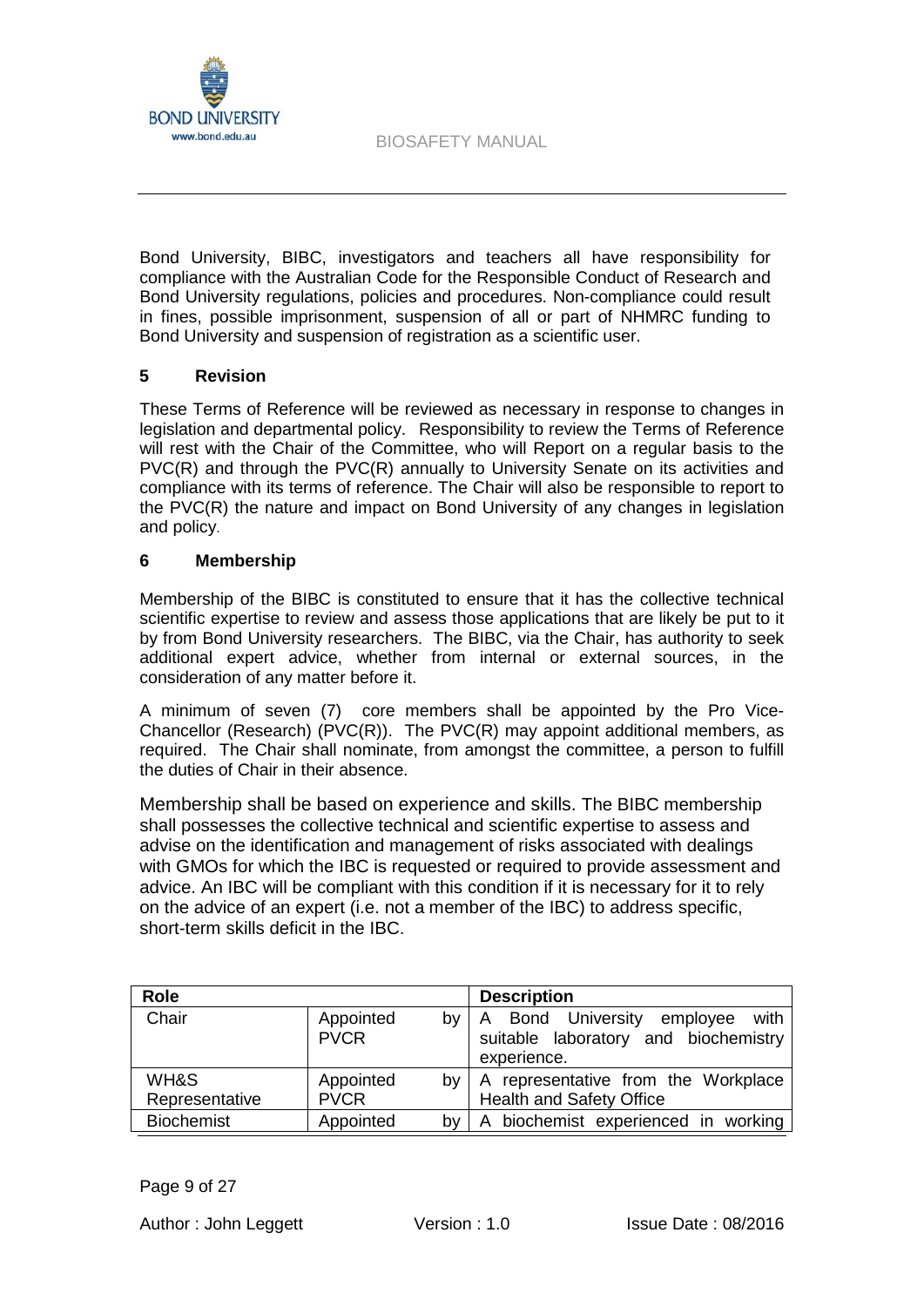

|                        | <b>PVCR</b>                    | with Genetically Modified Organisms or<br>products derived therefrom                                                                                                                               |
|------------------------|--------------------------------|----------------------------------------------------------------------------------------------------------------------------------------------------------------------------------------------------|
| Molecular Biologist    | Appointed<br>by<br><b>PVCR</b> | A Molecular Biologist experienced in<br>working with Genetically<br>Modified<br>Organisms or products<br>derive<br>therefrom.                                                                      |
| Laboratory<br>Engineer | Appointed<br>by<br><b>PVCR</b> | A person with experience in working<br>with the standards and practices of<br>physical containment laboratories of a<br>suitable for<br>level<br>managing<br>the<br>organisms under consideration. |
| <b>Ethics Advisor</b>  | Appointed<br>by<br><b>PVCR</b> | A person with experience in<br>the<br>consideration of ethical implications of<br>research                                                                                                         |
| Lay Person             | Appointed<br>by<br><b>PVCR</b> | A person who is not a researcher and<br>who is not associated with Bond<br>University.                                                                                                             |

Secretary to the BIBC shall be the Research Ethics Manager, Office of Research Services.

## **7 Term of appointment**

Each member will have a three-year appointment with the possibility of re-appointment. Appointments will be staggered, approximately half the members completing their terms at the end of any one year.

A quorum for the committee is 5 members.

### **8 Governance Structure**

The Bond Institutional Biosafety Committee (BIBC) reports to the Bond University Research Committee.

Minutes of the BIBC proceed to Research Committee for endorsement and are to be forwarded concurrently to the Bond University Human Research Ethics Committee (BUHREC) for noting.

See Appendix 1 for Governance Structure diagram.

### **9 Related Procedures**

Procedure manual currently in development.

### **10 Related Policy, Guidelines and Forms**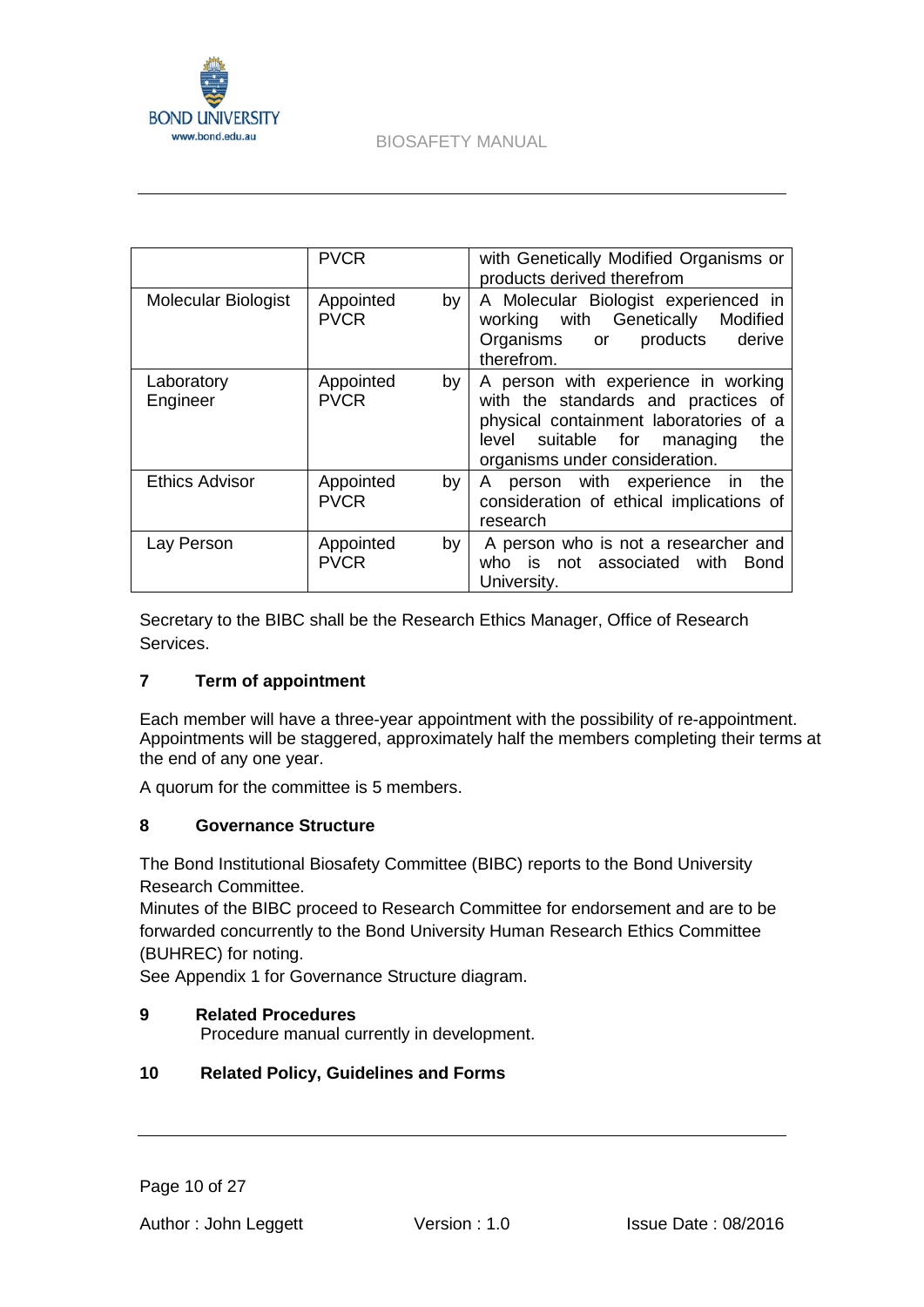

- [TLR 5.06 C](http://www.staff.bond.edu.au/quality/policies/teaching/TLR506.pdf)ode of Conduct for Research
- BU Guidelines on Handling Allegations of Research Misconduct
- [TLR 8.01](http://www.staff.bond.edu.au/quality/policies/teaching/TLR801.pdf) Bond University Research Ethics Policy
- TLR 8.02 [Bond University Animal Research Ethics Committee \(BARC\) Policy \(Issue 1\)](http://www.staff.bond.edu.au/quality/policies/teaching/TLR802.pdf)
- The Queensland Work Health and Safety Act
- The Department of Agriculture-Biosecurity (nee AQIS)
- The Office of the Gene Technology regulator
- AS2243.3 Safety In Laboratories: Microbiological Safety and Containment
- Australian Code For The Responsible Conduct Of Research
- Animal Care and Protection Act 2001
- National Health Security Act 2007 (NHS Act)
- National Health Security Regulations 2008 (NHS Regulations)
- Security Sensitive Biological Agent (SSBA) Standards 2009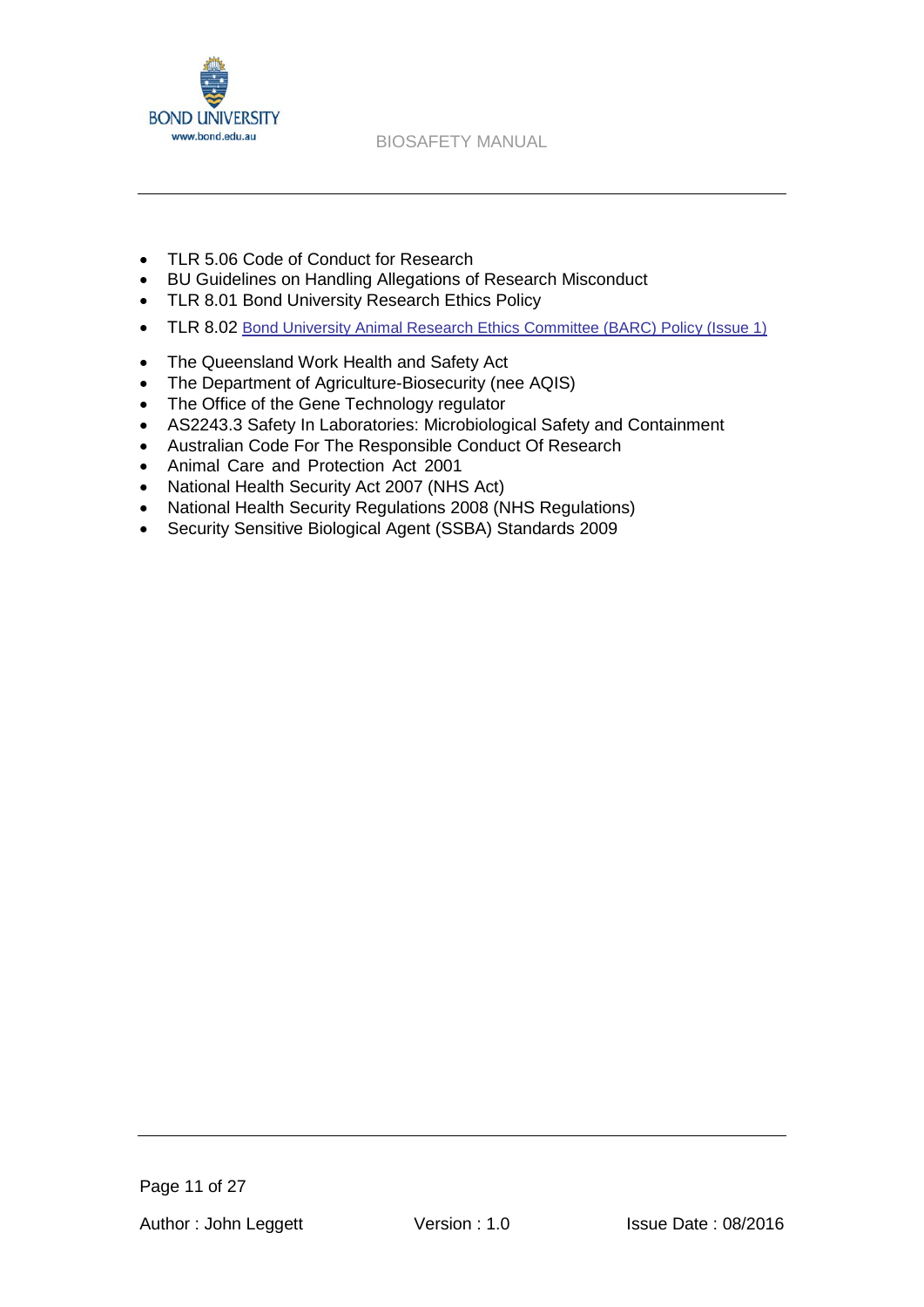

Appendix 1



Page 12 of 27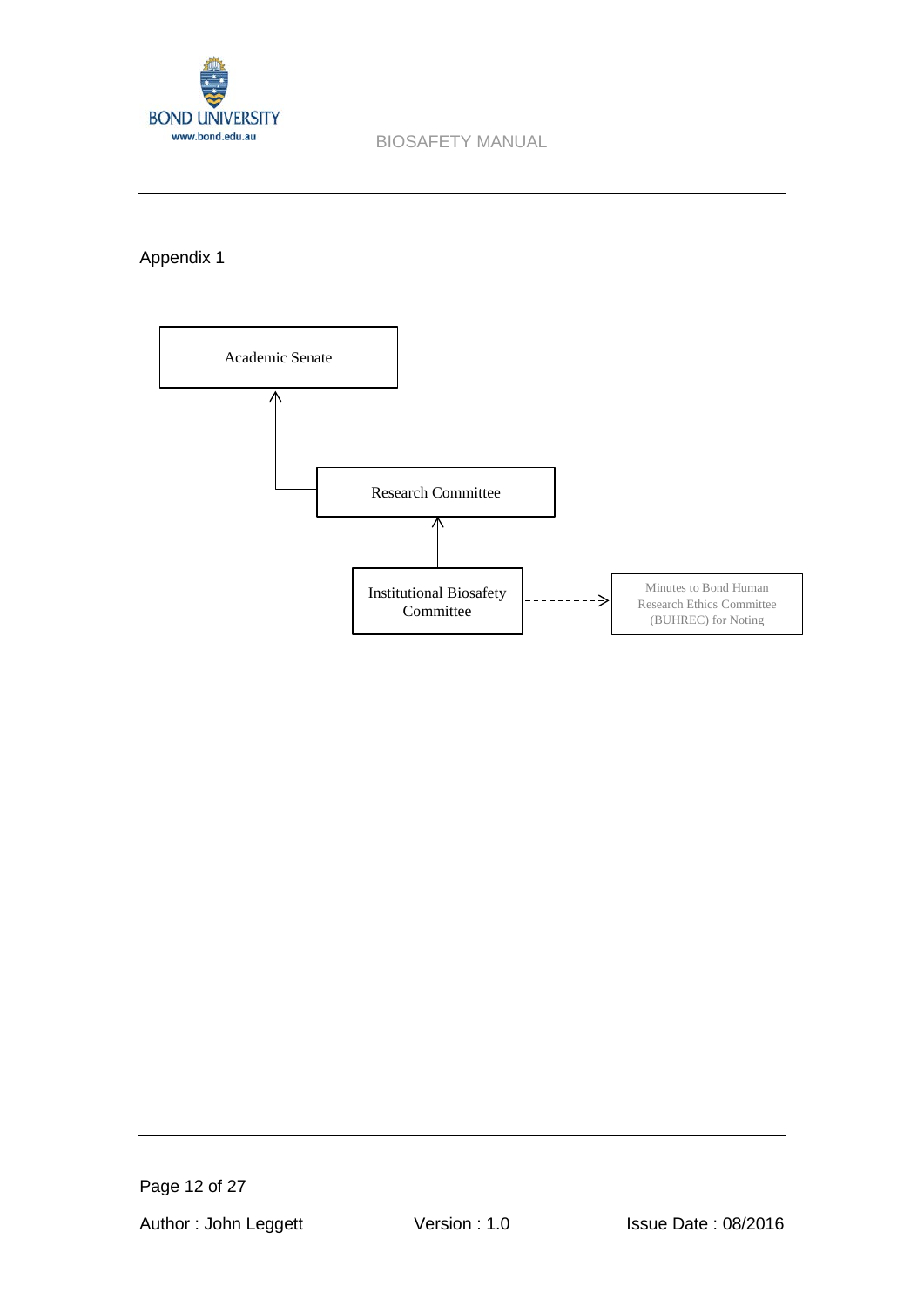

## SECTION 3: WORKING WITH BIOHAZARDOUS MATERIALS

## 1. MICROBIOLOGICAL RISK GROUPS

In Australia micro-organisms are classified into risk groups based on the pathogenicity of the agent, the mode of transmission and the availability of treatments and preventative measures.

**Risk Group 1 (Low individual and community risk):** a microorganism that is unlikely to cause disease in humans or animals.

**Risk Group 2 (Moderate individual risk, limited community risk):** a pathogen that can cause human, plant or animal disease, but is unlikely to be a serious hazard to laboratory workers, the community, livestock, or the environment; laboratory exposures may cause infection, but effective treatment and preventative measures are available, and risk of spread is limited. Examples include common pathogens E.coli, S.aureus, H. influenza.

**Risk Group 3 (high individual risk, limited community risk);** a pathogen that usually causes serious human or animal disease and may present a serious hazard to laboratory workers. It could present a risk if spread in the community or the environment, but there are usually effective preventative measures or treatment available. Examples include Anthrax, Yersinia.

**Risk Group 4 (High individual and community risk):** a pathogen that usually produces life-threatening human or animal disease, represents a serious hazard to laboratory workers and is readily transmissible from one individual to another. Effective treatment and preventative measures are not usually available. Examples include Hendra virus, Ebola.

## 2. WORKING WITH HUMAN, ANIMAL OR PLANT CELLS, TISSUES OR

## **SPECIMENS**

Human, animal or plant cell lines purchased from commercial suppliers are considered to be Risk Group 1 unless otherwise indicated by the supplier.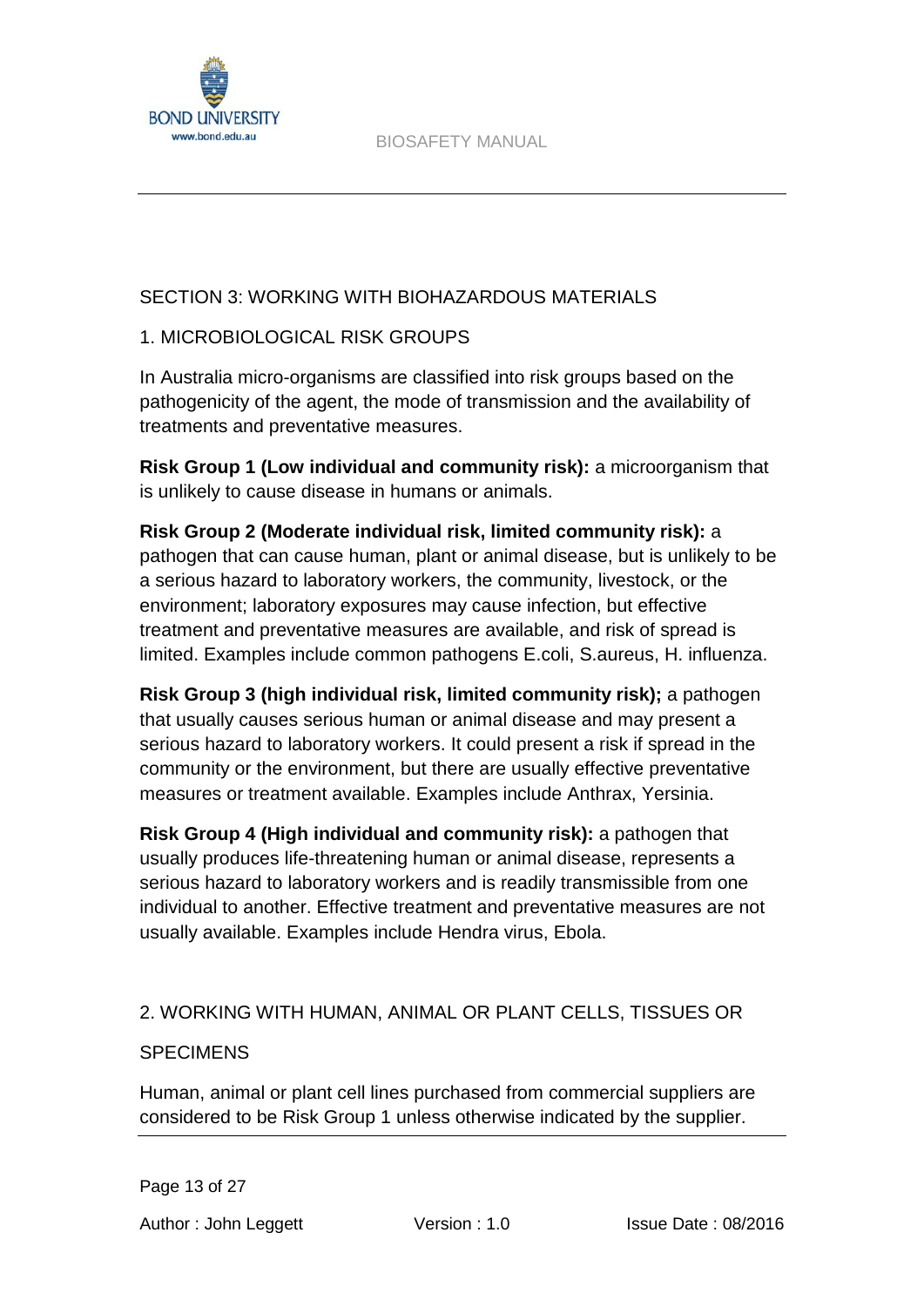

Human or animal clinical or diagnostic specimens are generally considered Risk Group 2. Samples collected where clinical history or source raises possibility of a higher risk grouping should be risk assessed to determine if work can be conducted safely at Bond University.

# **Bond University does not have facilities suitable for work with Risk Groups 3 and 4 microorganisms.**

Preparation of primary cells from human or animal organs or tissues must be conducted within PC2 containment

# 3. CONTAINMENT FACILITIES FOR MICROBIOLOGICAL WORK

There are four (4) physical containment levels corresponding to the Risk Groups 1-4.

Physical Containment Level 1 (PC1): Usually appropriate for teaching and general laboratories. Specimens that have been inactivated or fixed may be used on open benches. Suitable for conditions where hazard levels are low and adequate protection is available from good laboratory practices

Physical Containment Level 2 (PC2): Applicable to clinical, diagnostic, teaching and research laboratories where work is conducted using microorganisms (or material likely to contain microorganisms) listed in Risk Group 2. Work may be conducted on open benches using good microbiological techniques. Biological safety cabinets may be required if risk of aerosols is significant.

Physical Containment Level 3 (PC3): All work with Risk Group 3 microorganisms must be conducted in PC3 or higher facilities

Physical Containment Level 4 (PC4): Applicable to highly infectious Risk Group 4 microorganisms that pose a high individual and community risk of life threatening disease.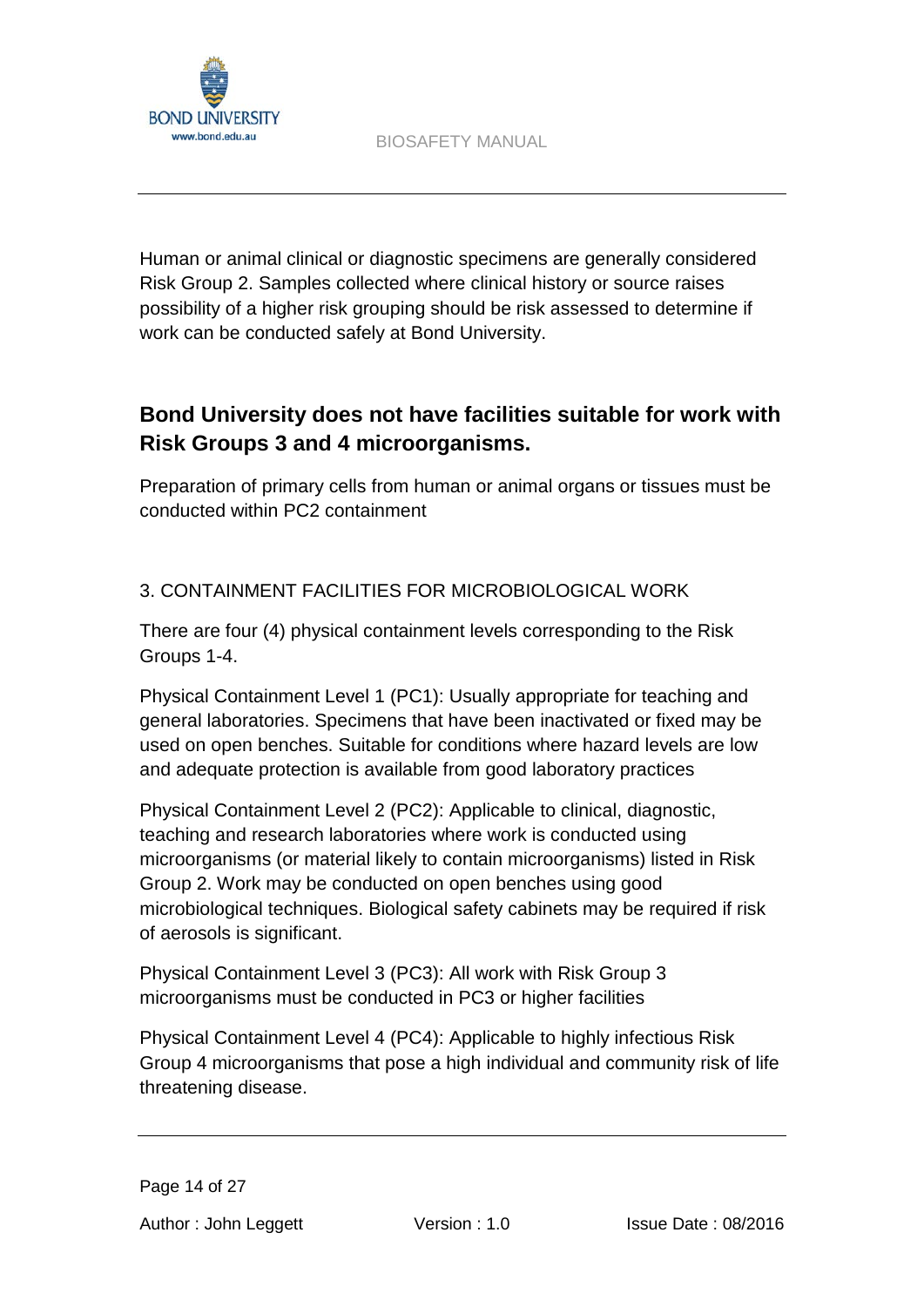

# **Bond University does not have PC3 or PC4 facilities.**

Bond University facilities are all constructed to PC2 standard. One facility is certified PC1 by the Office of Gene Technology Regulator (OGTR) for the purposes of Notifiable Low Risk Dealings performed in this space.

# 4. IBC APPROVAL FOR BIOHAZARDOUS OR INFECTIOUS MATERIAL

Work identified as Risk Group 1 does not require IBC approval.

All teaching or research work conducted using Risk Group 2 microorganisms must be approved by the IBC.

All storage of Risk Group 2 microorganisms must be approved by the IBC

IBC approval must be obtained before importation or acquisition of Risk Group 2 microorganisms (unless part of an approved project)

To obtain IBC approval -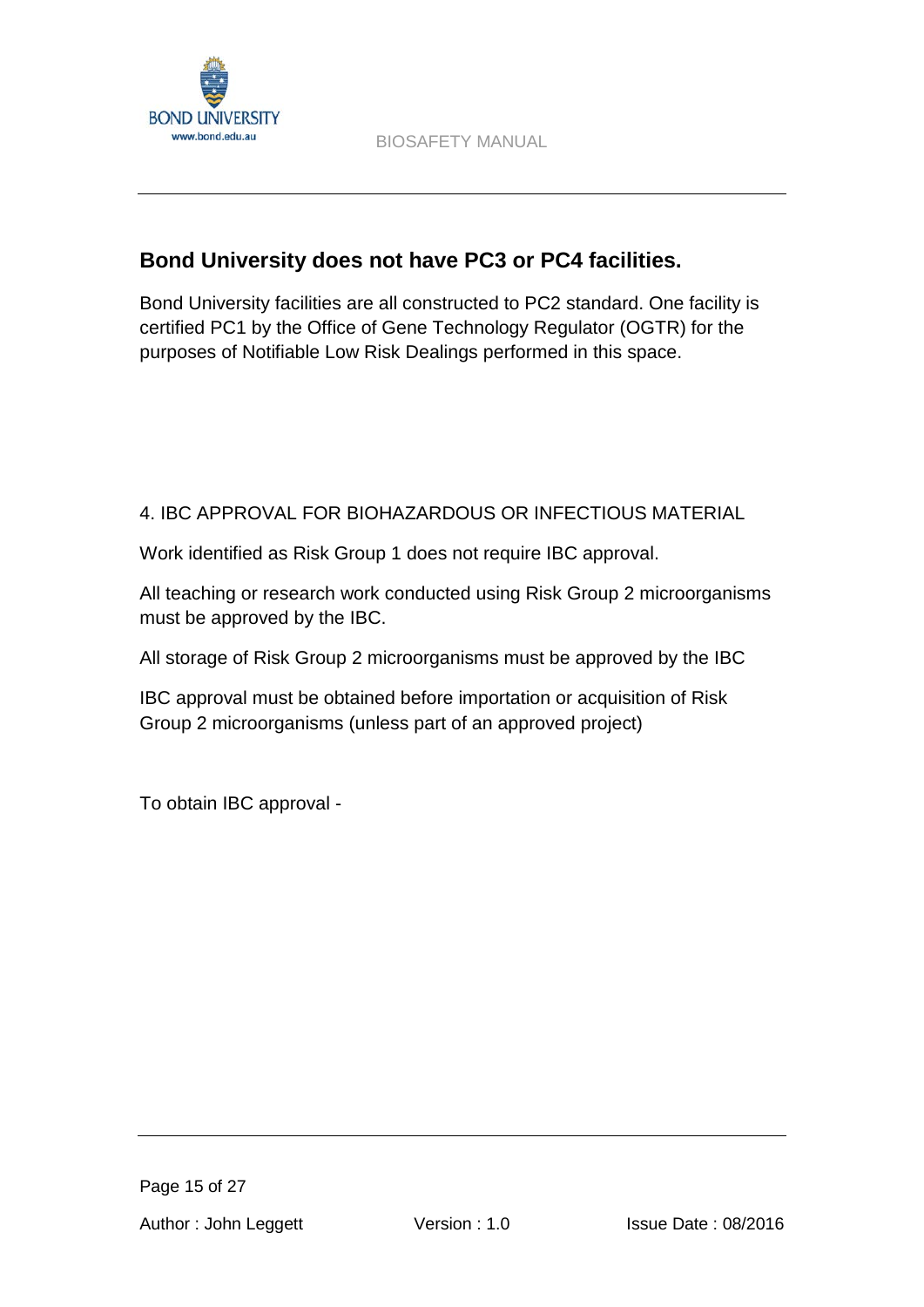

# SECTION 4: WORKING WITH GENETICALLY MODIFIED ORGANISMS (GMOs)

## 21. CONTAINMENT FACILITIES FOR GMO WORK

The OGTR has defined four levels or containment for working with GMOs and these correspond to the PC1-4 classification. This assumes similar risk factors are associated with microbiological or GMO work.

Working with GMOs may require certification of containment facilities.

Bond University currently has OGTR certified PC1 facilities suitable for NLRD work. The OGTR require the facility carry OGTR certification signage and that annual inspections be conducted.

Personnel using OGTR certified facilities must be trained in the requirements of that facility. Training must be documented and records retained.

OGTR Guidelines

<http://www.ogtr.gov.au/internet/ogtr/publishing.nsf/Content/guidelines-1>

## 22. WORKING WITH GMOs

All work with GMOs comes under OGTR control as set out in the Queensland Gene Technology Act (2001) and Gene Technology Regulations (2011).

All work involving GMOs must be approved by the IBC and may require licencing by the OGTR

## **Definition: Gene Technology**

Gene Technology is any technique used for the modification of genes or other genetic material.

Techniques NOT classed as gene technology by the OGTR include –

Page 16 of 27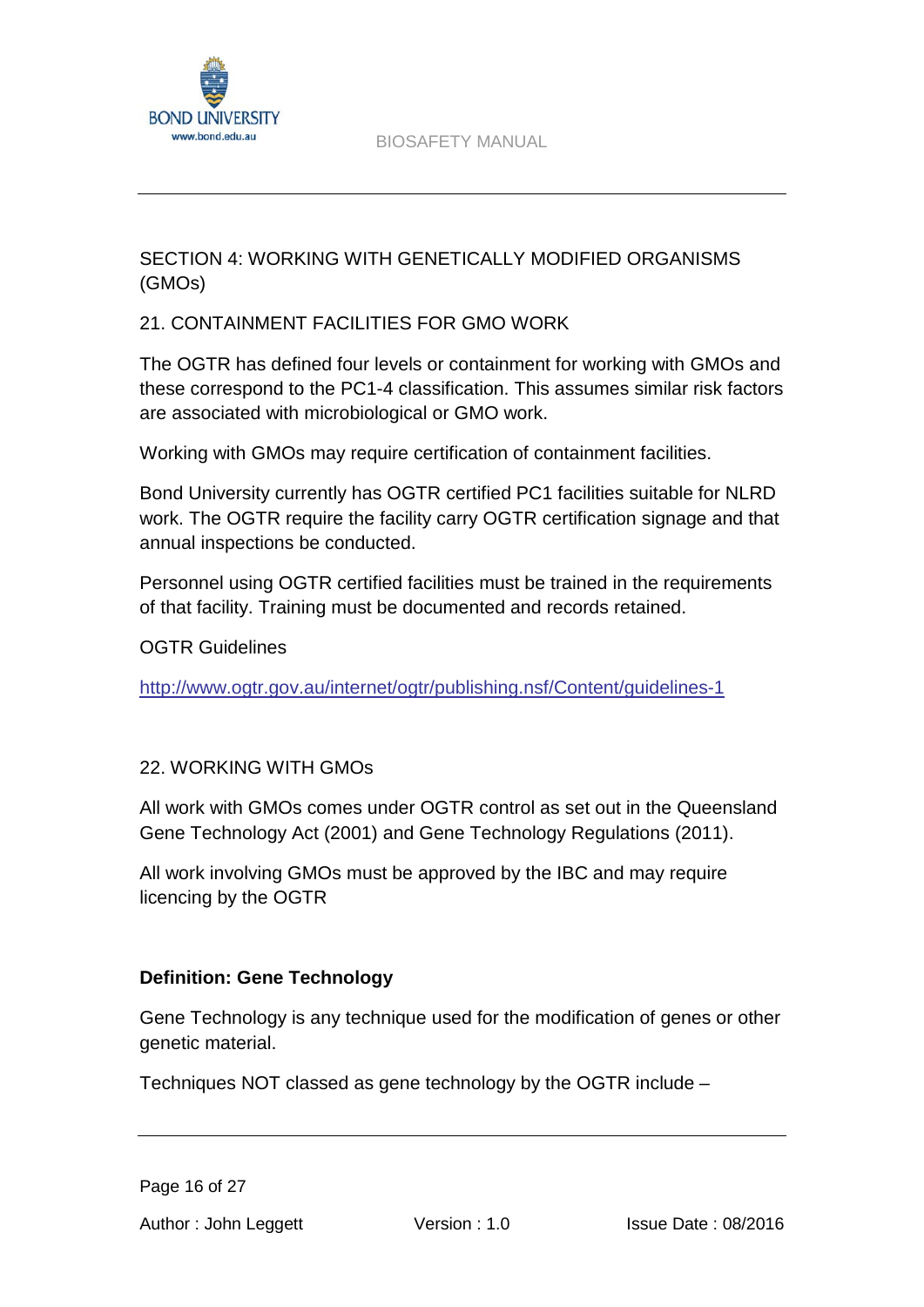

# Table 1: Techniques NOT classified as Gene Technology by the OGTR

| <b>Item</b> | Description of technique               | Conditions                             |
|-------------|----------------------------------------|----------------------------------------|
|             | Somatic cell nuclear transfer          | IF: the transfer does not involve      |
|             |                                        | genetically modified material          |
| 2           | Electromagnetic radiation induced      |                                        |
|             | mutagenesis                            |                                        |
| 3           | Particle radiation induced             |                                        |
|             | mutagenesis                            |                                        |
| 4           | Chemical induced mutagenesis           |                                        |
| 5           | Fusion of animal cells, or human cells | IF: the fused cells are unable to form |
|             |                                        | a viable whole animal or human         |
| 6           | Protoplast fusion, including fusion of |                                        |
|             | plant protoplasts                      |                                        |
| 7           | Embryo rescue                          |                                        |
| 8           | In vitro fertilisation                 |                                        |
| 9           | Zygote implantation                    |                                        |
| 10          | A natural process                      | IF: the process does not involve       |
|             | Examples of natural processes include  | genetically modified material          |
|             | conjugation, transduction,             |                                        |
|             | transformation and transposon          |                                        |
|             | mutagenesis                            |                                        |

# Table 2: Organisms not classified by the OGTR as GMOs

| Item          | Description of organism                  | Conditions                             |
|---------------|------------------------------------------|----------------------------------------|
|               | A mutant organism in which the           |                                        |
|               | mutational event did not involve the     |                                        |
|               | introduction of any foreign nucleic acid |                                        |
|               | (that is, non-homologous DNA, usually    |                                        |
|               | from another species)                    |                                        |
| $\mathcal{P}$ | A whole animal, or a human being,        | IF: the introduced nucleic acid is     |
|               | modified by the introduction of naked    | incapable of giving rise to infectious |
|               | recombinant nucleic acid (such as a      | agents                                 |
|               | DNA vaccine) into its somatic cells      |                                        |
| 3             | Naked plasmid DNA that is incapable of   |                                        |
|               | giving rise to infectious agents when    |                                        |
|               | introduced into a host cell              |                                        |
| 6             | An organism that results from an         | IF:                                    |
|               | exchange of DNA                          | the donor species is also the host     |
|               |                                          | species AND                            |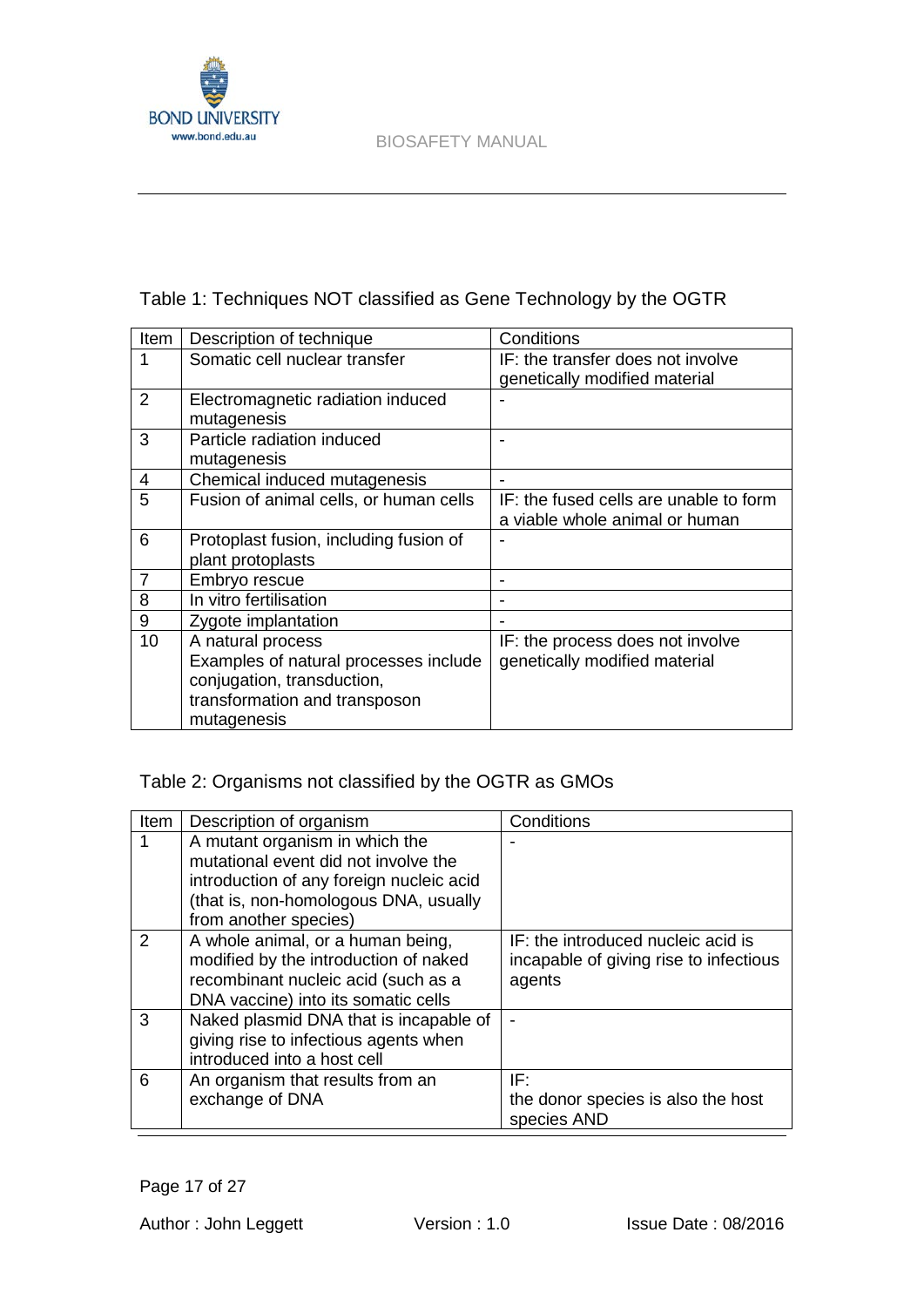

|                |                                                                                                       | the vector DNA does not contain<br>any heterologous DNA                                                                                                                                                                                                                                                                                                                                                                                                                                                                      |
|----------------|-------------------------------------------------------------------------------------------------------|------------------------------------------------------------------------------------------------------------------------------------------------------------------------------------------------------------------------------------------------------------------------------------------------------------------------------------------------------------------------------------------------------------------------------------------------------------------------------------------------------------------------------|
| $\overline{7}$ | An organism that results from an<br>exchange of DNA between the donor<br>species and the host species | IF:<br>such exchange can occur by<br>naturally occurring processes<br>AND<br>the donor species and the host<br>species are micro-organisms that<br>satisfy the criteria in AS/NZS<br>2243.3:2010 (Safety in laboratories,<br>Part 3) for classification as Risk<br>Group 1 AND<br>are known to exchange nucleic acid<br>by a natural physiological process<br>AND<br>the vector used in the exchange<br>does not contain heterologous DNA<br>from any organism other than an<br>organism that is involved in the<br>exchange |

## **Definition: What is Dealing?**

A Dealing includes any of the activities listed in Table 3

The term 'dealings', in relation to a genetically modified organism (GMO) is defined in the Gene Technology Act 2000 (the Act). 'Deal with', in relation to a GMO, means the following:

conduct experiments with the GMO

make, develop, produce or manufacture the GMO

breed the GMO

propagate the GMO

use the GMO in the course of manufacture of a thing that is not the GMO

grow, raise or culture the GMO

import the GMO

transport the GMO

Page 18 of 27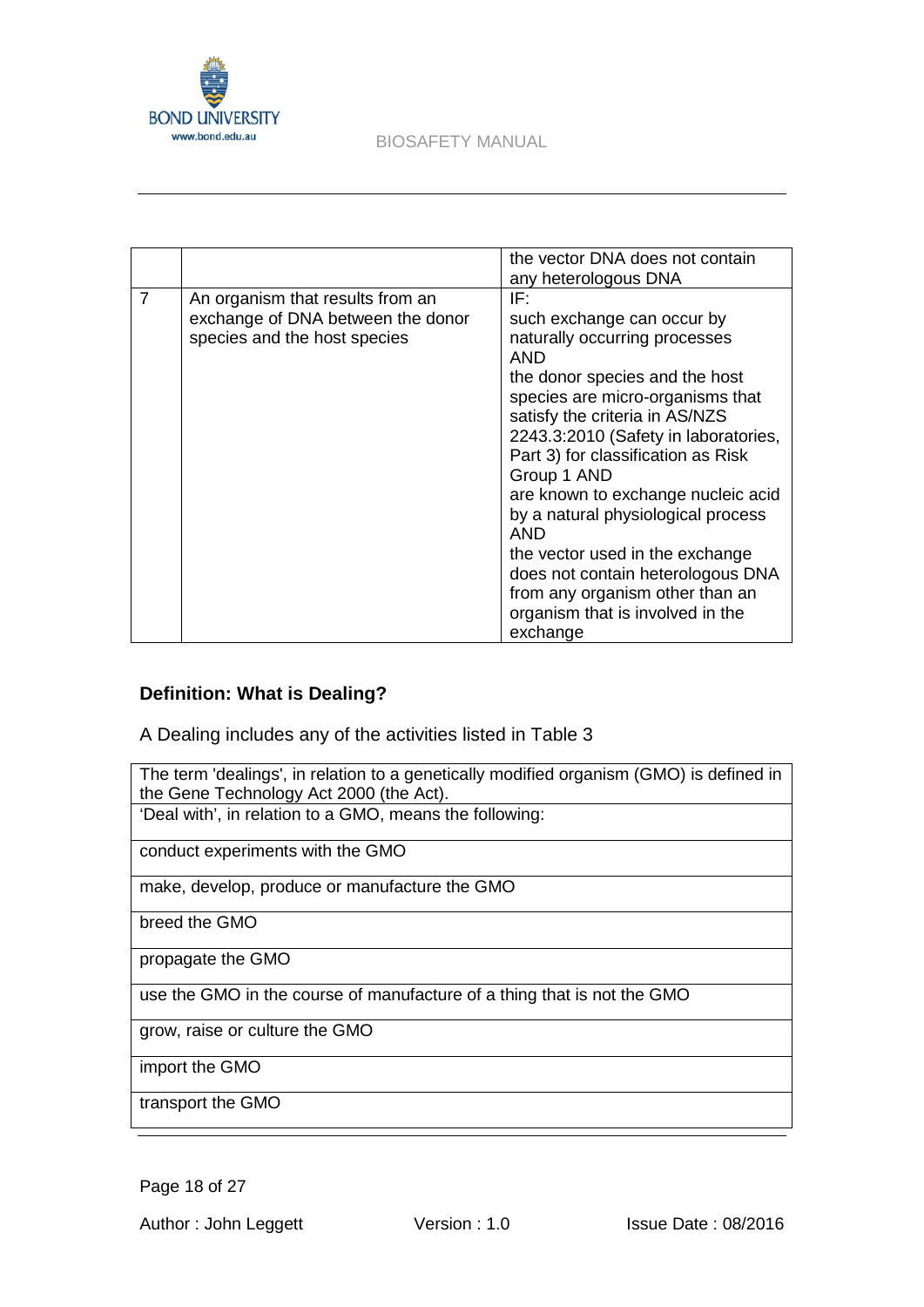

### dispose of the GMO

## **Definition: Exempt Dealings**

Exempt Dealings are classified as Dealings under the Act but do not require a specific licence. The OGTR does specify which host/vector systems may be used for Exempt Dealings. The Host is the type of cell into which donor nucleic acid is introduced. The Vector System is the means by which the donor material is introduced and may include plasmids, bacteriophages or viruses.

Exempt Dealings must be approved by the IBC but do not require reporting to the OGTR.

## **Definition: Notifiable Low Risk Dealing (NLRD)**

NLRDs are classified as Dealings under the Act but do not require specific licencing.

NLRDs must be approved by the IBC and do need to be reported to the OGTR by the organisation.

NLRDs can only be undertaken in OGTR certified facilities.

## **Definition: Dealings that are NOT Notifiable Low Risk Dealings**

A Dealing that is NOT an NLRD can only be undertaken by a person licenced under the Act.

Approval from the IBC must be obtained before an application to the OGTR for licencing can proceed.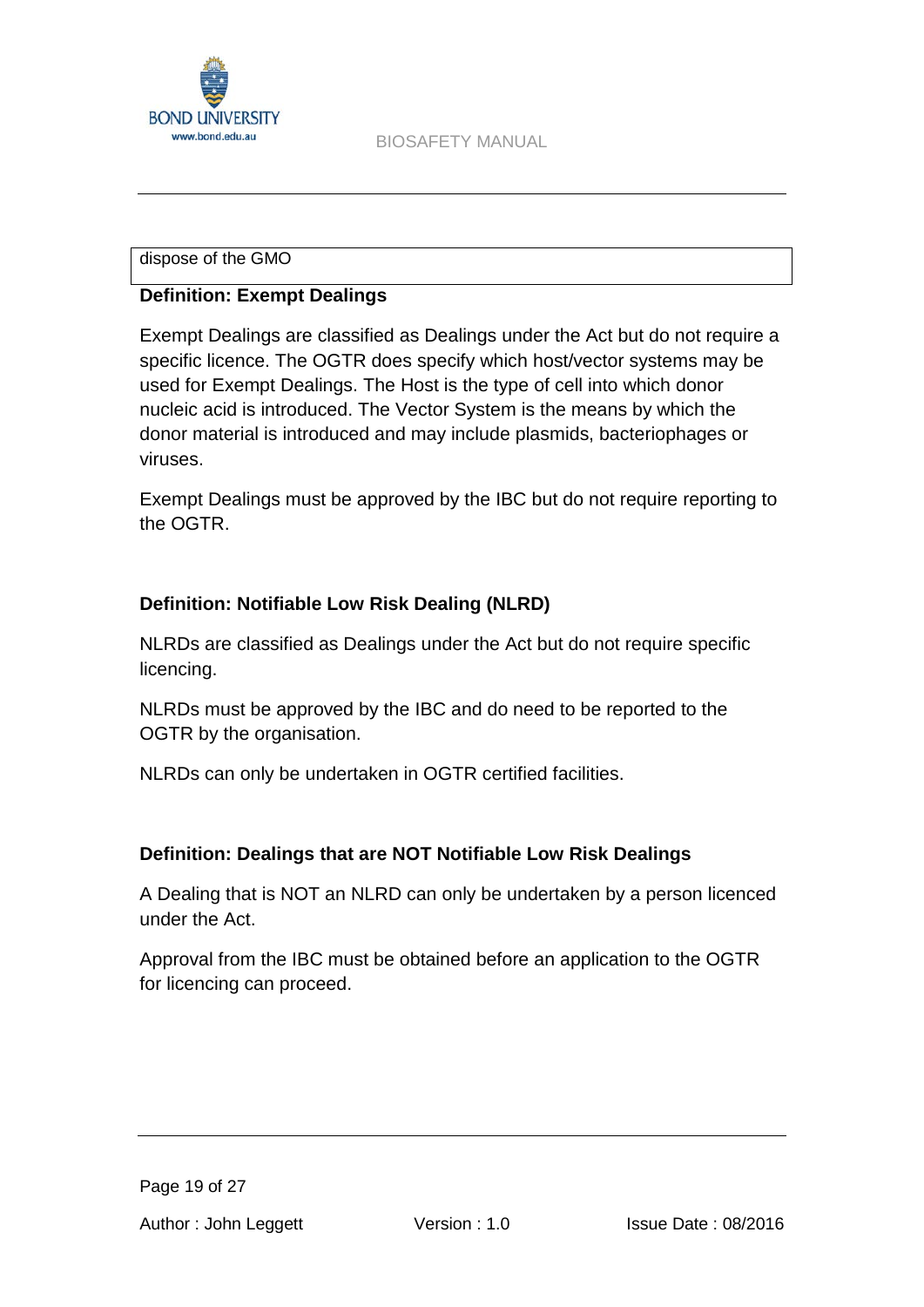

## **Dealings with Viral Vectors**

Can be classified into Exempt, NLRD and Dealings Not Involving Intentional Release (DNIR). Guidance should be sort from the IBC and OGTR before proceeding with this type of work.

## **New and Emerging Technologies**

Some New and Emerging Technologies are not covered by the Gene Technology Act (2001). The IBC must be notified and approval obtained for all work proposed using technologies not specifically mentioned in the Act.

## 23. GMO LICENCES

A GMO licence is a legal instrument issued by the Gene Technology Regulator under the Act that specifies conditions under which dealing with GMOs must be undertaken. Licencing is required for DNIR, Dealings involving Intentional Release (DIR) or Inadvertent Dealings.

Persons conducting work with GMOs without a necessary licence is guilty of an offence

## 24. IBC APPROVAL FOR GM WORK

IBC approval must be obtained for

- All procedures involving GMOs
- Storage of all GMOs (unless part of an approved Dealing)

The IBC must be notified of

• all acquisitions or importations of GMOs (unless part of an approved Dealing)

## Link to form

Page 20 of 27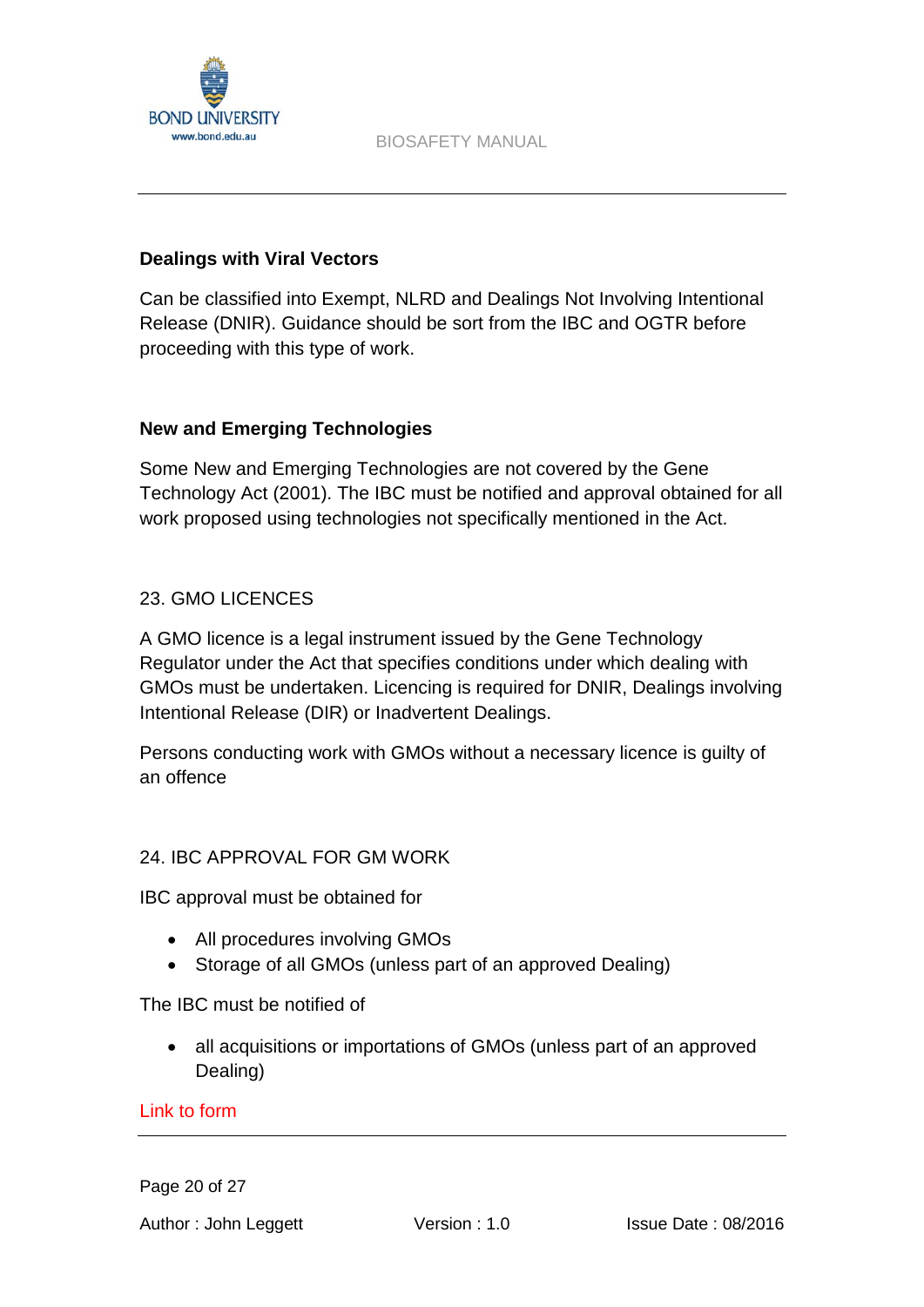

**Failure to comply with appropriate Physical Containment procedures and/or licencing conditions will result in revocation of the approval granted by the IBC and may result in revocation of licencing issued by the OGTR.**

Page 21 of 27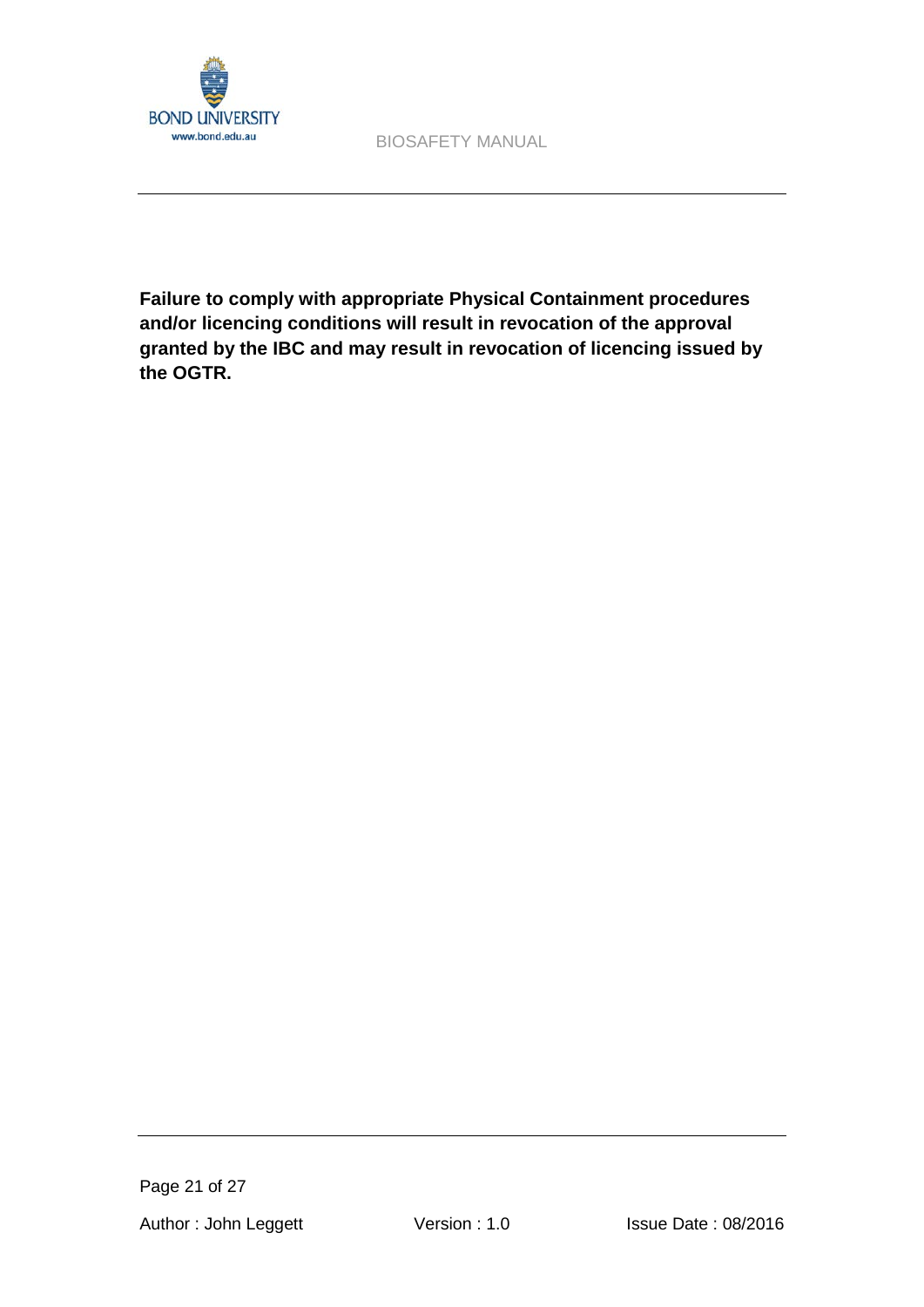

# SECTION 5: ASSOCIATED ACTIVITIES

## 1. IMPORTATION OF BIOLOGICAL MATERIALS

Occasionally researchers may seek to purchase material from outside Australia that requires an Import Permit.

Import Permits are issued by the Federal Department of Agriculture, Fisheries and Forestry (DAFF). DAFF has quite strict regulations regarding the use of imported biological materials and will conduct a risk assessment of all permit applications. Applications for permits can be obtained from the DAFF website at<http://www.agriculture.gov.au/import/online-services/bicon>

The IBC must be notified of all materials imported via Import Permit or materials brought into Bond University that fall within the scope of this manual.

Materials brought from other Institutions may require a Material Transfer Agreement (MTA).

# 2. TRAINING IN BIOSAFETY

Induction and training of staff, contractors or visitors in working with GMOs or Biohazards is the responsibility of the "Responsible Person" for that facility

Records of Biosafety Training and Inductions must be retained. The records must be retained by the "Responsible Person" for the facility where the work is conducted. Copies should also be retained by the HSM Laboratory Manager.

## Immunisations

Where laboratory personnel are working with infectious or potentially infectious microorganisms immunisation may be recommended (especially if pregnant, considering pregnancy, immune-compromised or immunesuppressed).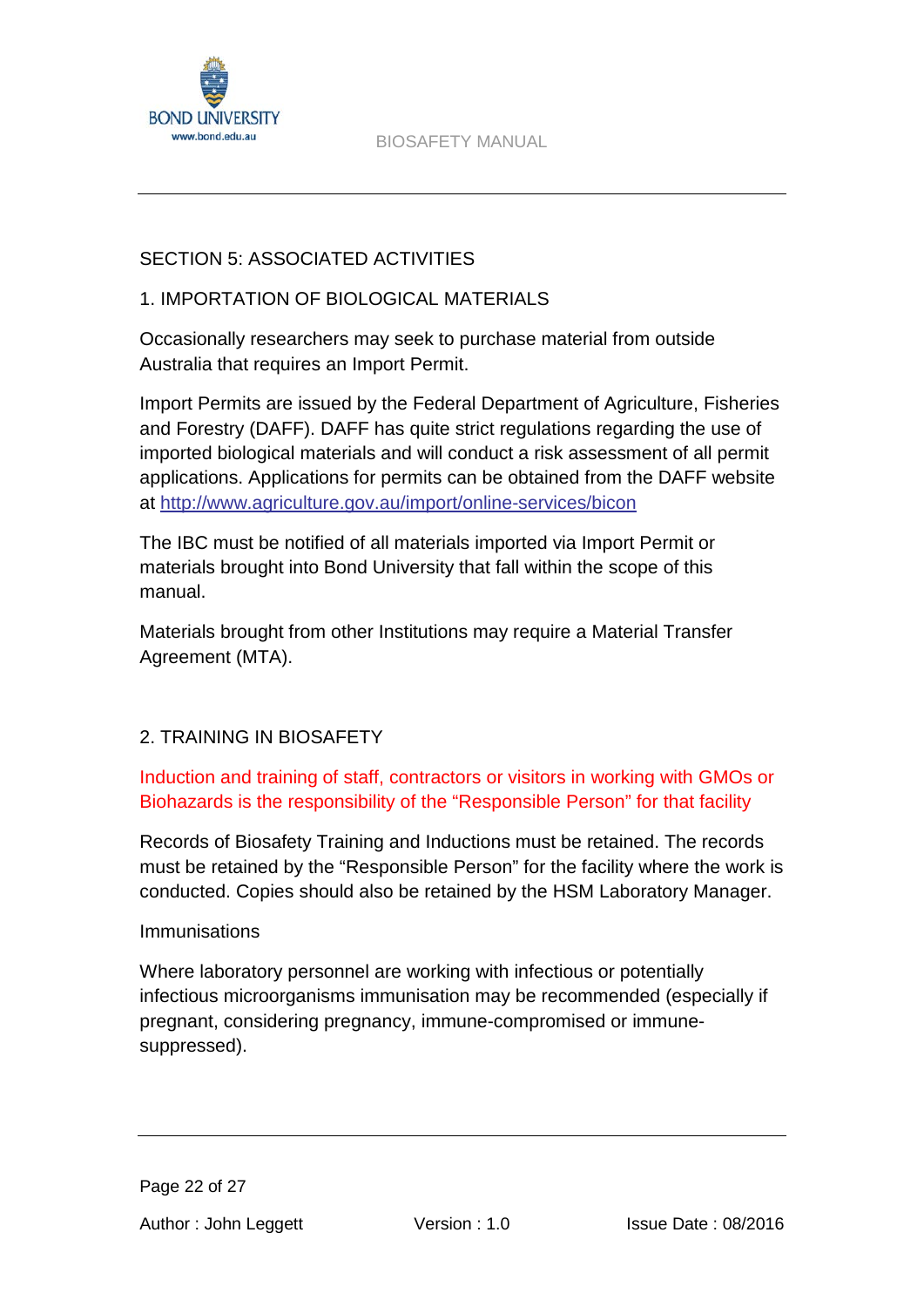

Appendix 2 shows an extract of the NHMRC Immunisation Handbook showing recommended vaccinations for persons at increased risk of certain occupationally acquired vaccine-preventable diseases.

## 3. AUDITING OF BIOHAZARD FACILITIES

The IBC will perform an arranged audit of OGTR certified facilities on an annual basis.

The IBC (or delegate) will meet with Project Supervisors at least annually to conduct a progress interview of all current NLRDs, DNIRs and DIRs.

The IBC may also conduct random inspections/audits of facilities and procedures.

The IBC may investigate occurrences such as a spill or unintentional release of microorganisms or GMOs

The IBC will undertake investigations if there is a breach of the OGTR legislation.

## 4. REPORTING

Reporting to the OGTR

The IBC has responsibility for reporting –

- IBC membership
- Details of current NLRD, DNIR or DIR projects
- Annual report as an accredited organisation

Reporting to Bond University

The IBC will report to the PVC Research

- Activities of the IBC by annual report
- Copy of annual report submitted to the OGTR

Page 23 of 27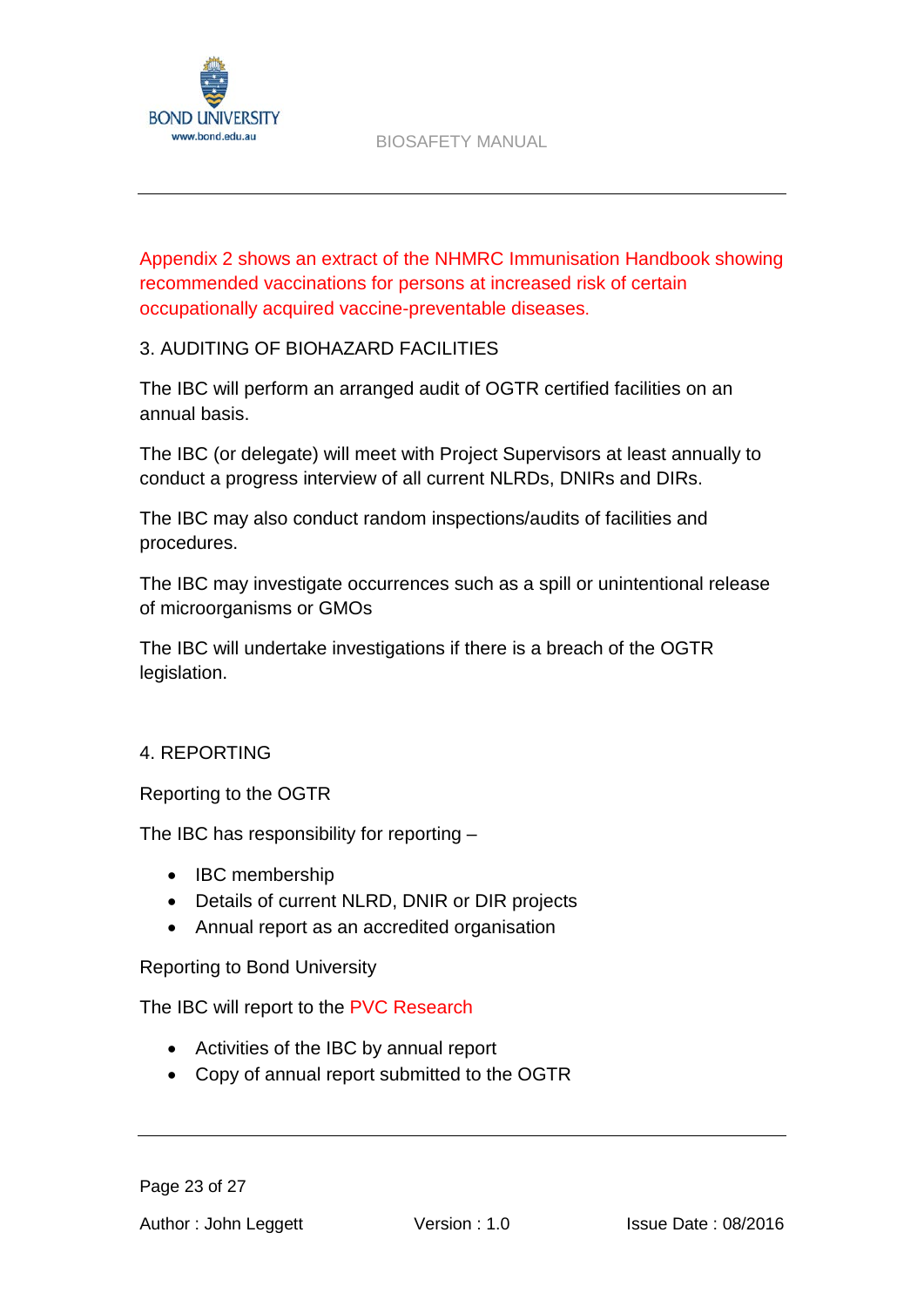

## 5. CLEANING AND WASTE DISPOSAL

Sharps: are collected in puncture proof containers and disposed of via the Clinical Waste stream

Infectious waste: includes biological sample, gloves, pipette tips etc. Must be disposed of via the Clinical Waste stream

Microbiological waste: waste containing live organisms (Risk Group 2) must be steam sterilised or treated with chemical disinfectants eg bleach. After treatment the waste can be disposed of via the Clinical Waste stream

GMO waste: includes contaminated culture bottles, used gloves or tissue samples. Waste must be double bagged and disposed of via the Clinical Waste stream.

## 6. STORAGE OF BIOHAZARDOUS MATERIALS AND GMOs

## Microbiological Materials

Risk Groups 1 and 2: Samples must be stored in leak proof primary containers within a second containment system. Both primary and secondary containers must be clearly and fully labelled. Agar plates and cultures must be sealed using laboratory film. All microbiological samples should be stored in approved locations.

## GMO materials (Exempt and NLRD)

Only approved samples or materials may be stored within Bond facilities.

All GMOs must be stored in leak-proof primary containers held within a secondary containment. Materials must be clearly labelled. Details should include description of contents, contact details for responsible person, date of storage and should include a biohazard symbol sticker.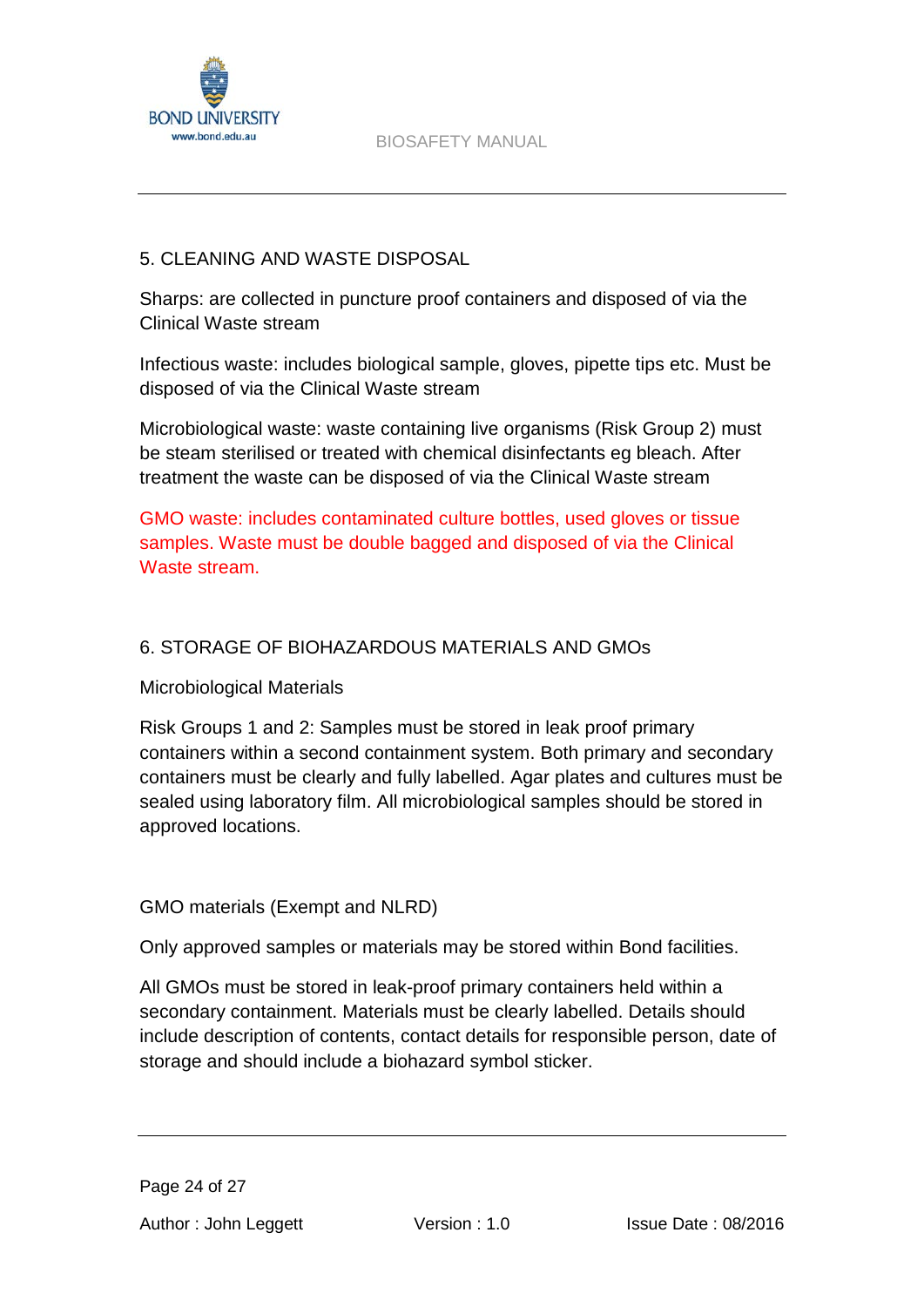

All GMOs must be stored in a secure area that prevents access by nonauthorised persons.

## 7. TRANSPORT OF BIOHAZARDOUS MATERIALS AND GMOs

Within facility: No special conditions are required for transporting materials within the walls that define the physical containment.

Within the building: Care should be exercised when moving materials between HSM laboratories and floors using stairs or lifts. Pathogenic organisms, GMOs or biological materials should be double packed ie primary container in secondary containers.

Between organisations or buildings: materials should be packed as for diagnostic specimens ie primary containment inside secondary containment. Consult laboratory staff for assistance if required. Couriers will require materials to be packed to IATA650 standard same as Pathology samples.

## 8. BIOHAZARD EMERGENCY PLAN

Containment failure

In the event of a failure to contain biohazardous material or GMOs within a room or facility:

- Immediately notify the Project Supervisor
- Immediately notify the Chair of the IBC
- Immediately notify the person responsible for the facility
- Immediately notify Bond Security advising them of the nature of the incident and how they may need to respond eg lockdown of building
- Complete an Incident Form within 12 hours of the event

First Aid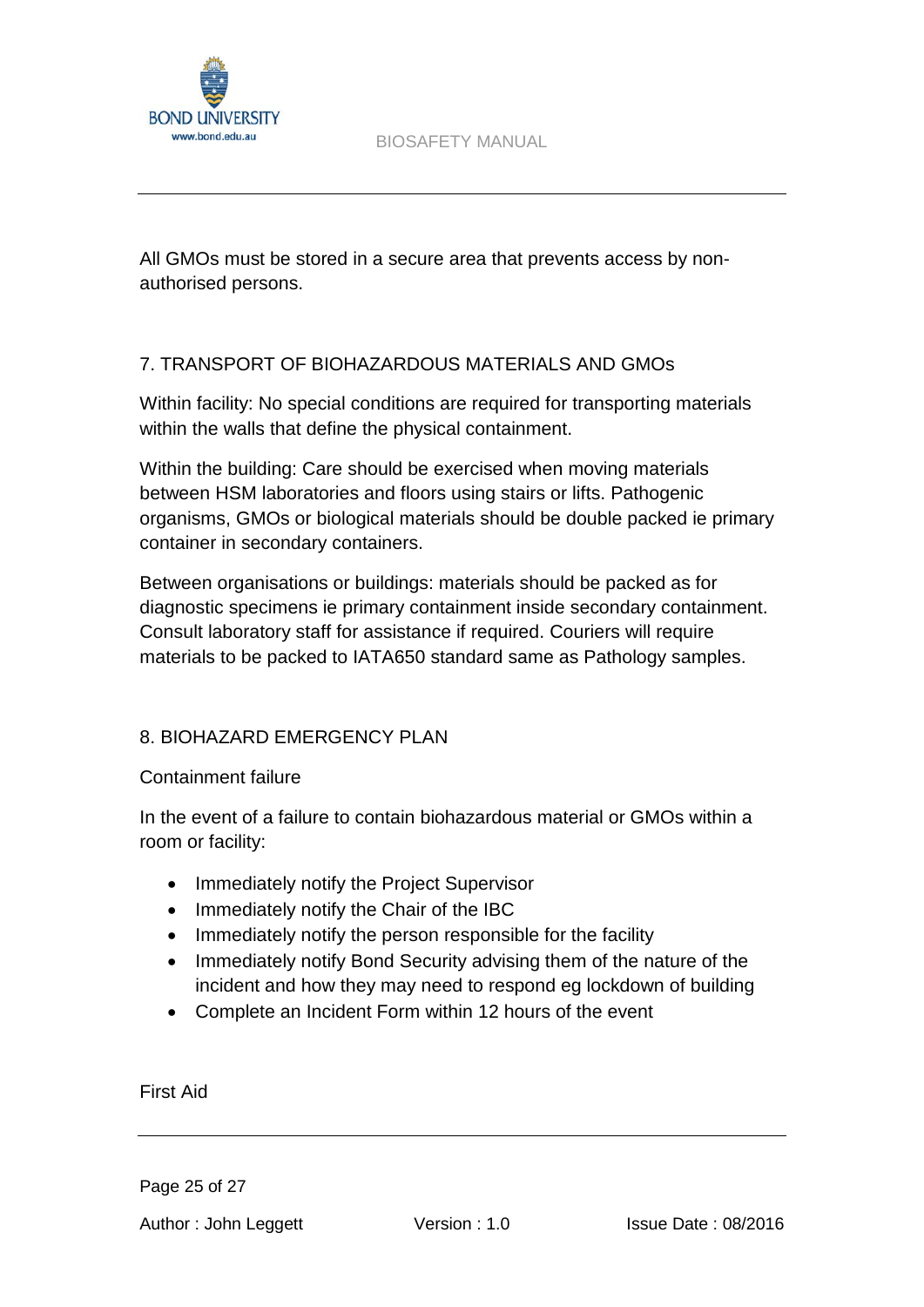

In case of accidental personal contamination/exposure to any Risk Group 2 biohazardous material or GMO:

- Immediately notify the Project Supervisor.
- Immediately notify the Chair or other member of the IBC.
- Immediately notify the nominated Responsible Person for the facility.
- Seek medical help if required.
- Complete an Incident Report form within 12 hours

## Biohazard Spills

- 1. Inside Biological Safety cabinet
	- Leave the cabinet ON to retain aerosols. Put on gloves.
	- Wet inert absorbent material with disinfectant
	- Avoid creating aerosols by slowly placing absorbent material wetted with disinfectant over the spill and leave for about 10 minutes.
	- Remove the absorbent material and dispose of in correct manner
	- Wipe the floor of the cabinet and any other contaminated surfaces with disinfectant
- 2. Within facility: Risk Group 1or2 and NLRDs
	- Put on gloves.
	- Wet inert absorbent material with disinfectant
	- Avoid creating aerosols by slowly placing absorbent material wetted with disinfectant over the spill and leave for about 10 minutes.
	- After about 10 minutes, collect material and dispose of in the correct manner.
	- Wipe the area with fresh disinfectant.
- 3. GMO spills
	- Do not breathe the aerosol!